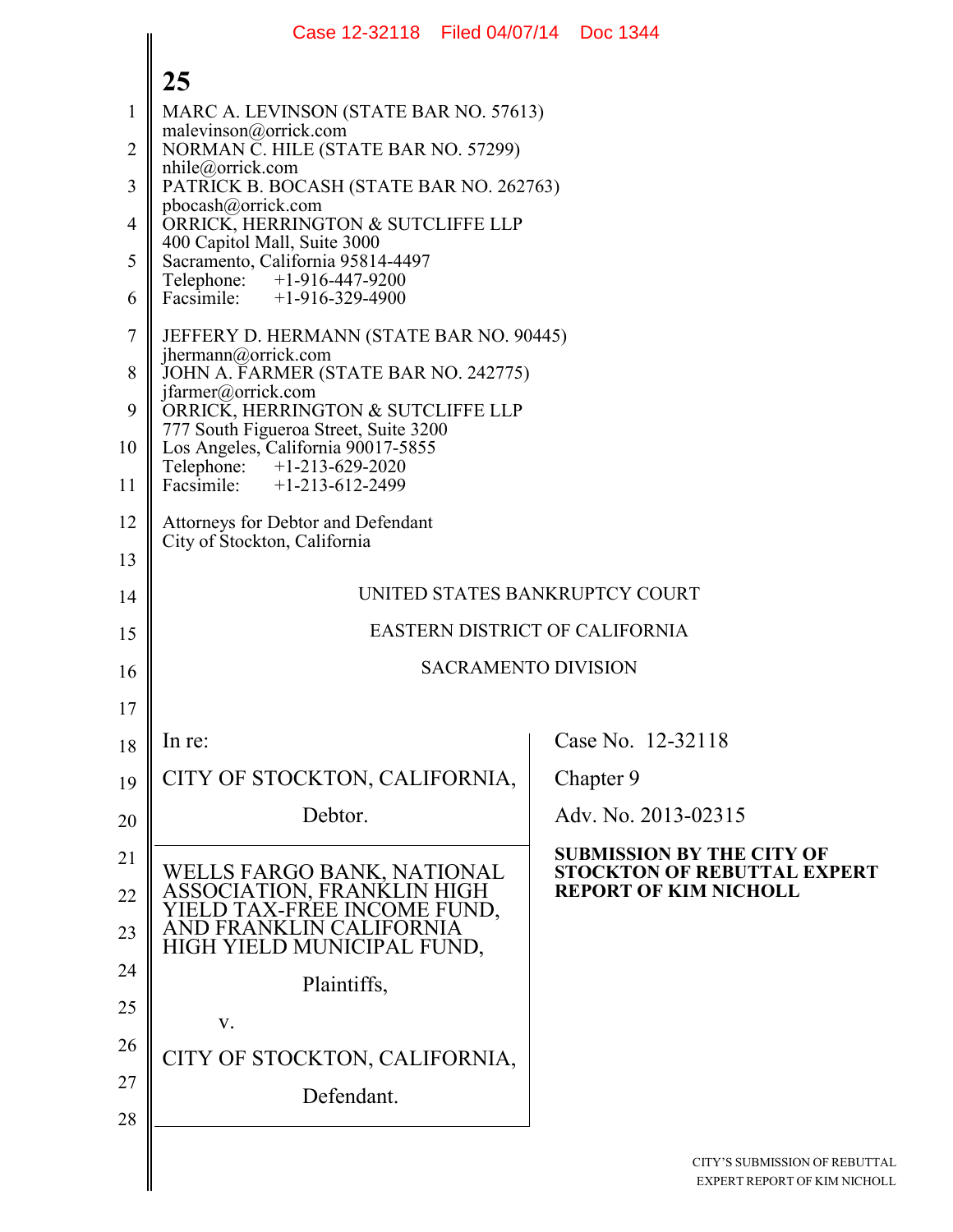|                | Case 12-32118 Filed 04/07/14 DOC 1344                                                         |
|----------------|-----------------------------------------------------------------------------------------------|
|                |                                                                                               |
| $\mathbf{1}$   | Pursuant to paragraph 32 of the Order Governing The Disclosure And Use Of Discovery           |
| $\overline{2}$ | Information And Scheduling Dates, Etc. [Dkt. Nos. 1224 (Case), 16 (Proceeding)] (as amended   |
| 3              | by paragraph 8 of the Order Modifying Order Governing The Disclosure And Use Of Discovery     |
| $\overline{4}$ | Information And Scheduling Dates, Etc. [Dkt. Nos. 1242 (Case), 18 (Proceeding)]), the City of |
| 5              | Stockton, California hereby submits the Rebuttal Expert Report of Kim Nicholl, FSA, MAAA,     |
| 6              | EA, a copy of which is attached hereto as Exhibit A.                                          |
| $\overline{7}$ | Dated: April 7, 2014<br><b>MARC A. LEVINSON</b>                                               |
| 8              | Orrick, Herrington & Sutcliffe LLP                                                            |
| 9              |                                                                                               |
| 10             | By: $\qquad \qquad$<br>/s/ Marc A. Levinson<br><b>MARC A. LEVINSON</b>                        |
| 11             | Attorneys for Debtor and Defendant<br>City of Stockton, California                            |
| 12             |                                                                                               |
| 13             |                                                                                               |
| 14             |                                                                                               |
| 15             |                                                                                               |
| 16             |                                                                                               |
| 17             |                                                                                               |
| 18             |                                                                                               |
| 19             |                                                                                               |
| 20             |                                                                                               |
| 21             |                                                                                               |
| 22             |                                                                                               |
| 23             |                                                                                               |
| 24             |                                                                                               |
| 25             |                                                                                               |
| 26             |                                                                                               |
| 27             |                                                                                               |
| 28             |                                                                                               |
|                | OHSUSA:757527126.1<br>CITY'S SUBMISSION OF REBUTTAL<br>$-1-$<br>EXPERT REPORT OF KIM NICHOLL  |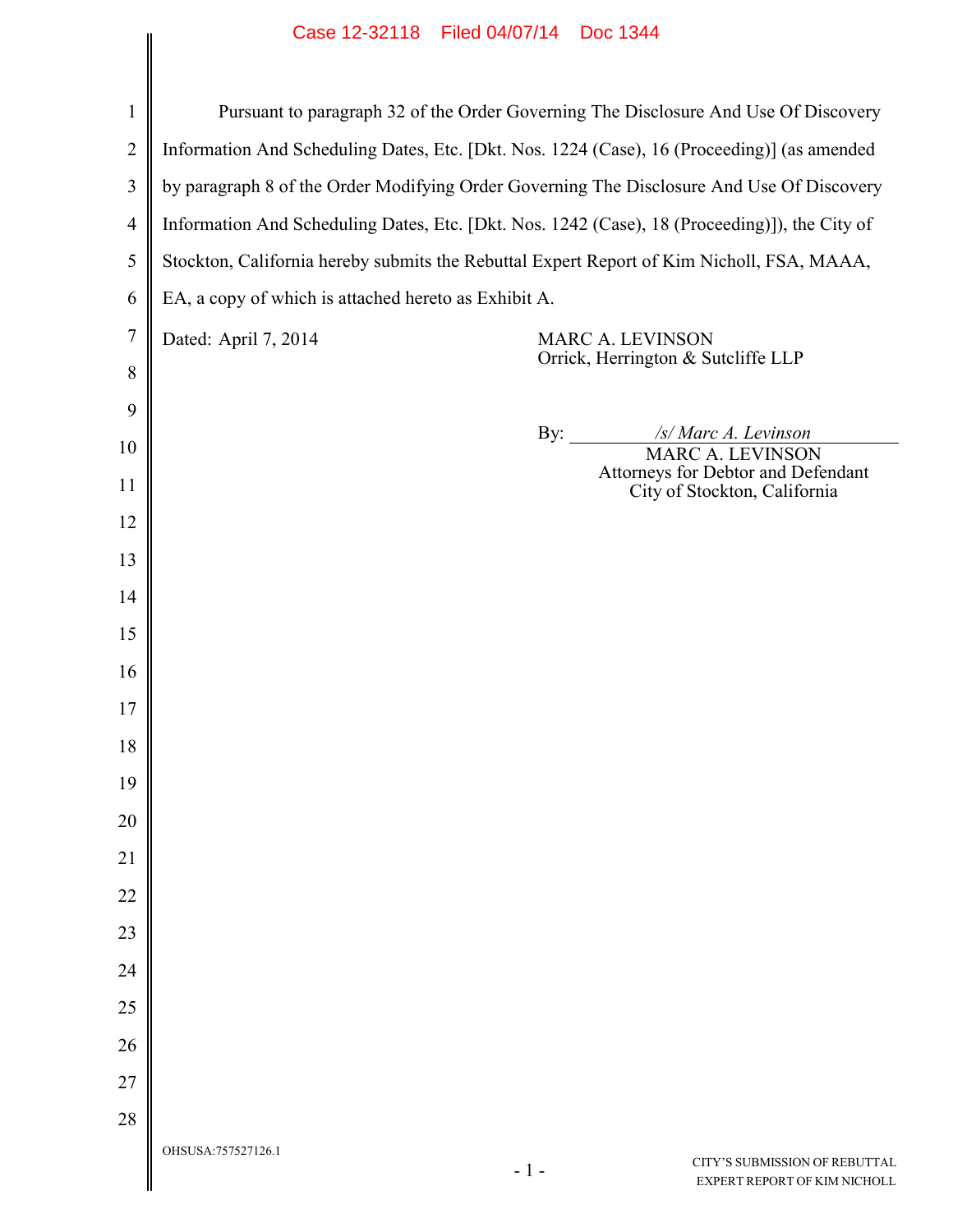# **Exhibit A**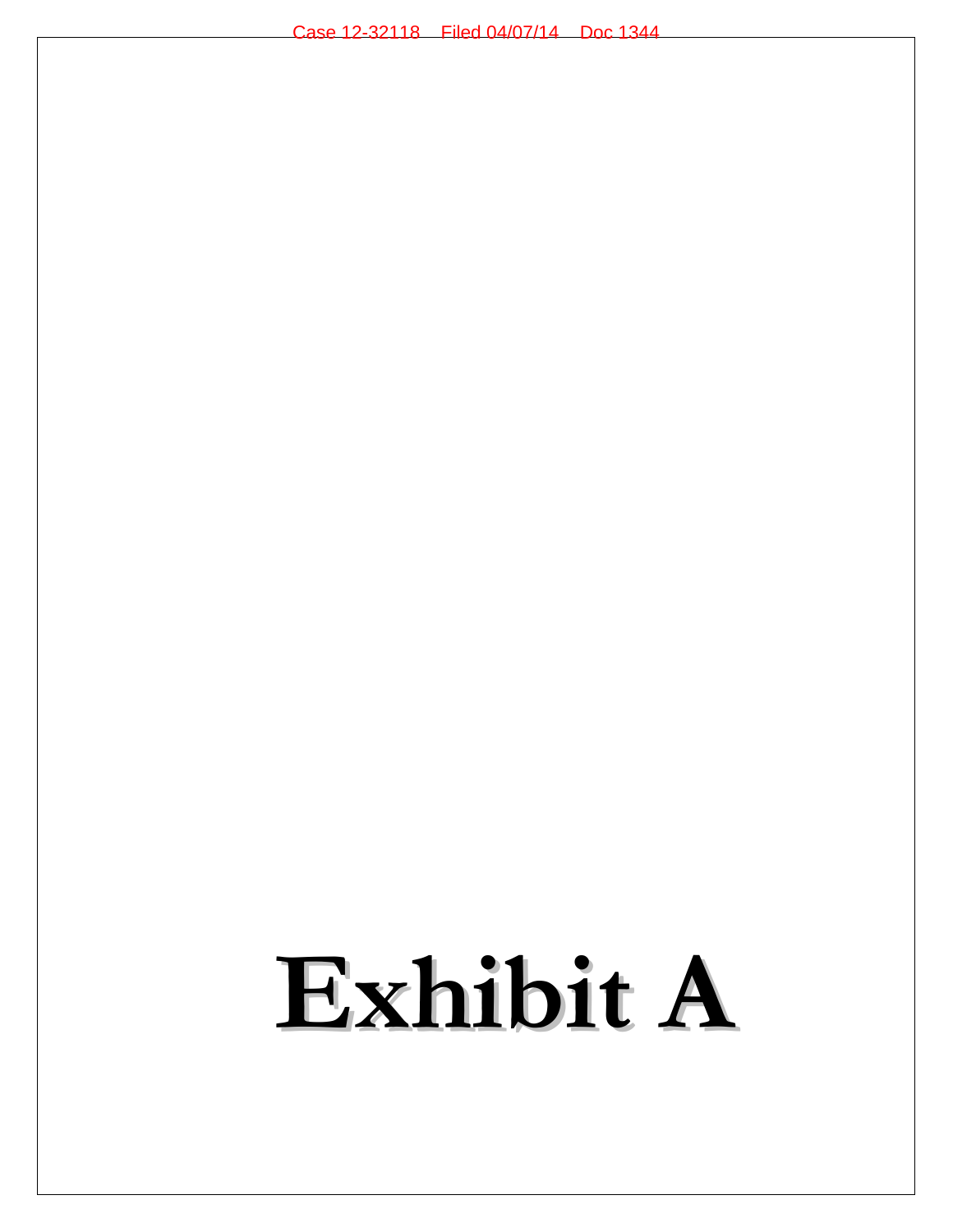## **Rebuttal Report of Kim Nicholl, FSA, MAAA, EA April 4, 2014**

#### **1. Introduction**

I have been retained by Orrick, Herrington & Sutcliffe LLP as an expert in pension plan financing in connection with the plan of adjustment filed in the City of Stockton's chapter 9 case. This Rebuttal Report is submitted in response to the March 26, 2014 Expert Report of Charles M. Moore (the "Report" prepared by "Moore").

I am a Senior Vice President and Public Sector Retirement Practice Leader for Segal Consulting. I have performed actuarial work for over 30 years and have consulted to numerous public sector clients. My expertise is in public sector retirement plan financing.

Attached collectively as Exhibit 1 are my Curriculum Vitae, statement of compensation, listing of other cases in which I have testified as an expert or fact witness at trial or by deposition during the past four years, and a listing of publications I have authored in the previous 10 years. The analysis performed in connection with this engagement has been performed by me or under my supervision by employees of Segal Consulting. Attached as Exhibit 2 are the documents I reviewed to prepare this Rebuttal Report.

#### **2. Qualifications and Professional Experience**

I have extensive training in actuarial science and in providing actuarial consulting services for large governmental retirement systems. I am a Fellow of the Society of Actuaries, an Enrolled Actuary under ERISA, and a Member of the American Academy of Actuaries. I have been employed by Segal Consulting since May 2010. Prior to joining Segal Consulting in 2010, I was employed by PricewaterhouseCoopers for three years as leader of its Public Sector Retirement Consulting practice. Prior to joining PricewaterhouseCoopers, I was the Public Sector Retirement Practice Leader at Buck Consultants, where I worked from 1993 to 2007. I began my career at the Wyatt Company (now known as Towers Watson), where I was a Consulting Actuary.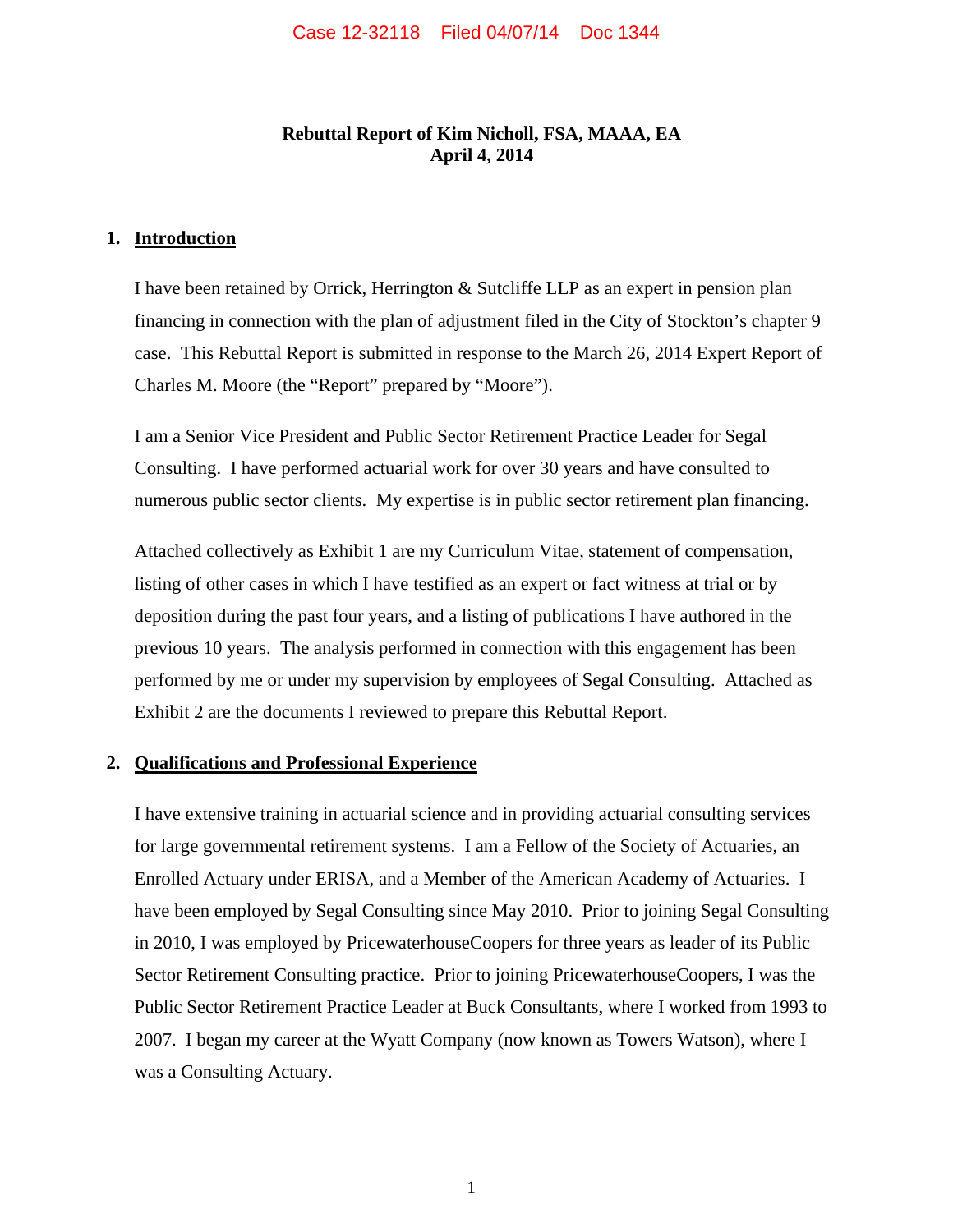I have served as lead actuary and as consultant to municipal and state public pension systems throughout the country, including local governments that participate in large public pension systems. In the course of such engagements, I have performed actuarial valuations, actuarial audits, cost analyses and projections for a number of public agencies and pension systems including:

- Alaska Retirement Management Board
- Arizona State Universities
- Employees' Retirement System of Baltimore County
- California State Teachers' Retirement System (CalSTRS)
- Chicago Housing Authority Pension Fund
- Chicago Teachers' Pension Fund
- Teachers Retirement System of the State of Illinois
- Illinois Municipal Retirement Fund
- Illinois State Universities Retirement Systems
- Indiana Public Employees' Retirement Fund
- City of Kansas City, Missouri
- Michigan Public School Employees' Retirement System
- City of Milwaukee Employees' Retirement System
- Milwaukee County
- Milwaukee County Employees' Retirement System
- Missouri Public School and Education Employee Retirement Systems
- Public Employees' Retirement System of Nevada
- New Jersey Education Association
- North Dakota Teachers' Fund for Retirement
- Ohio Police & Fire Pension Fund
- The State Teachers Retirement System of Ohio
- Pennsylvania Public School Employees' Retirement System
- City of Phoenix
- Regional Transportation Authority of Chicago
- City of St. Louis
- City of St. Louis Firefighters' Retirement Plan
- City of Stockton
- City of Scottsdale
- City of Tempe
- Tennessee Consolidated Retirement System
- Texas Employees Retirement System
- Texas County & District Retirement System
- Wisconsin Retirement System

I am currently an actuary to the Retiree Committee in the City of Detroit's chapter 9 case.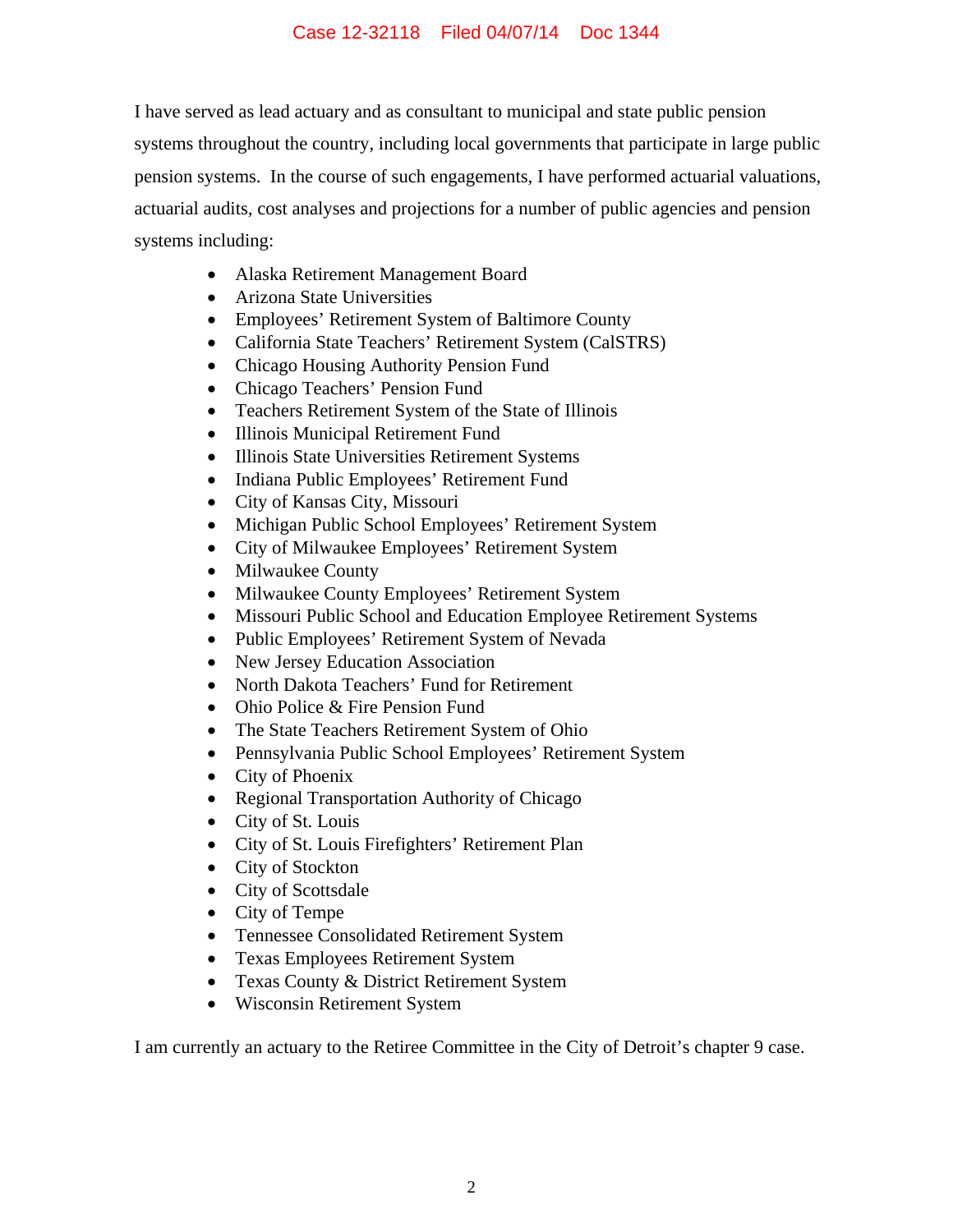## **3. Conclusion**

This Rebuttal Report addresses several issues in the Report. My analysis focuses on three main points:

- Based on his analysis, Moore does not appear to understand how contributions to pension plans are determined. This makes all his analysis and conclusions suspect.
- Moore's comparison of the Segal projections of contributions to the California Public Employees' Retirement System ("CalPERS") projections of contributions does not disclose or discuss the difference in assumptions between the two sets of projections. When those differences are recognized, Segal's projections are validated.
- While Moore opines that Stockton's pension contributions are unsustainably high, the Report does not discuss the ramifications of Stockton defaulting on its CalPERS contract and offers no suggestions of how to enable Stockton to provide pension benefits to current employees other than through CalPERS.

## **4. Principles Involved for Financing Public Sector Pension Systems**

The City of Stockton participates in CalPERS. CalPERS actuaries annually determine the contributions that the City is required to pay to the Miscellaneous Plan and the Safety Plan. These contributions are based upon actuarial valuations, using actuarial assumptions and funding methods. A key objective for funding state wide employee pension systems like CalPERS is to strive for pre-funded benefits. This means that the contributions are made during the working career of the employee with the objective that at the time the employee retires, those contributions, and the investment returns on them, are sufficient to provide the employee's pension benefit.

The City's contributions vary from year to year depending on the investment returns and actuarial calculations that determine the amount of assets necessary to pay current and future benefits. Employer contributions each year are an estimate of the amount needed based upon the estimated liabilities and assets as of the valuation date. The employer contributions are determined on an annual basis through the actuarial valuation.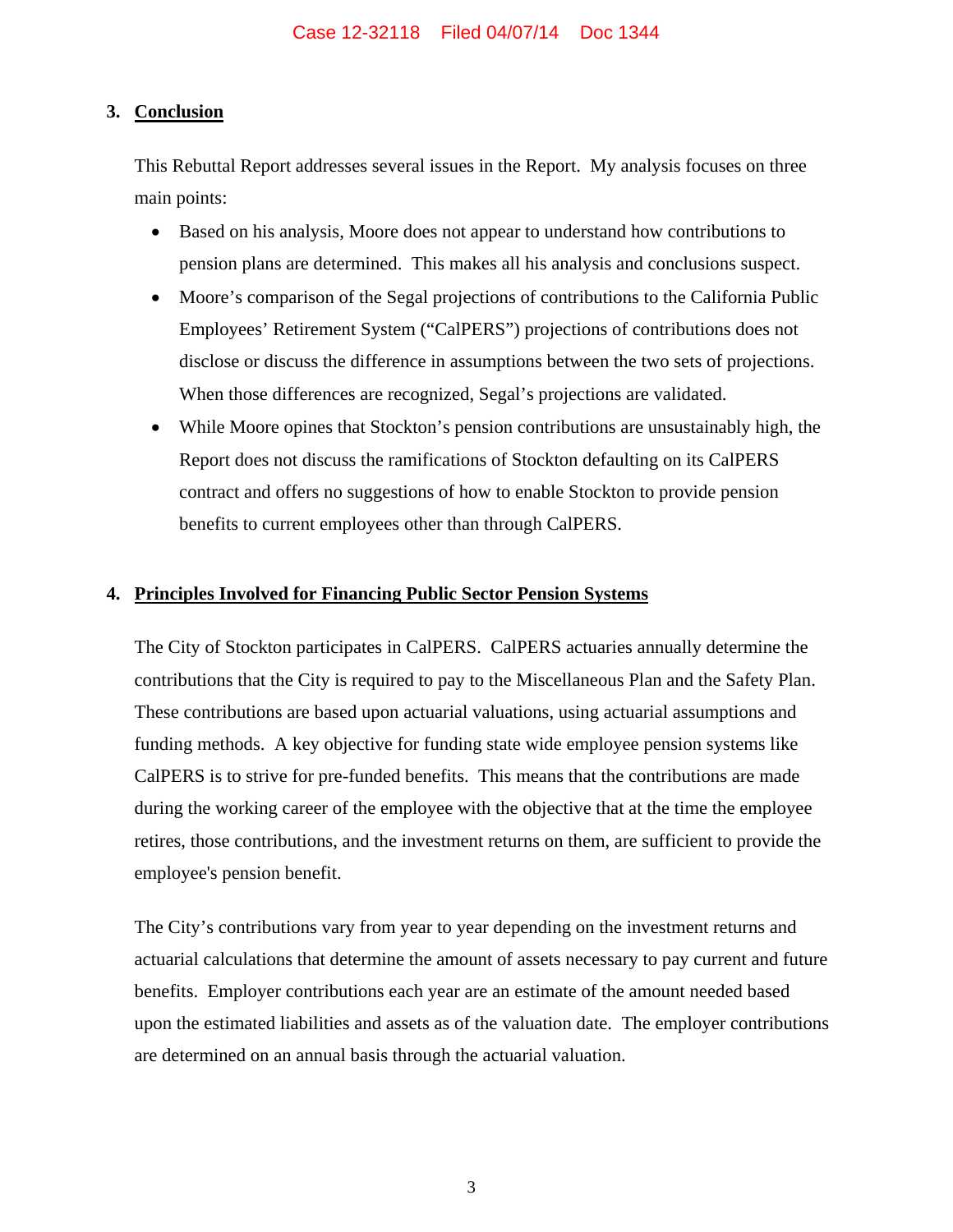## Purpose of an Actuarial Valuation in Setting Employer Contributions

An actuarial valuation measures plan assets and liabilities to determine the funding progress, and to determine the employer contribution needed to meet the funding progress goal. The valuation determines the annual amount of employer contributions that will be necessary to pay for the costs of current benefits (normal cost) as well as the amount that will be contributed to amortize the unfunded actuarial accrued liability. The unfunded actuarial accrued liability is the excess of the present value of benefits attributable to past service (the actuarial accrued liability) over the value of assets.

#### Actuarial Methods and Funding Policies

Over time, contributions plus investment earnings must equal benefits plus expenses. Employer and employee contributions flow into a trust fund whose purpose is the payment of benefits. These contributions earn investment returns while benefits and expenses are paid out of the fund.

The actuarial assumptions and funding policies adopted by the pension plan determine how and when contributions will be paid. Changes in those assumptions or policies can increase or decrease the contribution requirements. It is important to note that the ultimate cost of the pension plan will depend solely on its actual experience, regardless of what is assumed to happen.

The actuarial funding method is a technique that allocates the cost of funding the total present value of the members' future benefits into the past, the current year, and future years. The present value of future benefits (PVB) is the total cost of benefits accrued throughout an employee's career as of the valuation date. The PVB is divided into two parts: costs that are allocated to past years and the present value of costs of benefits allocated to future years.

If the system has assets equal to the PVB, and all assumptions come true, then no future contributions would be needed to provide future benefits for current active and retired members - even including future service and salary increases for active members. The actuarial methods and funding policies determine how much of the PVB should be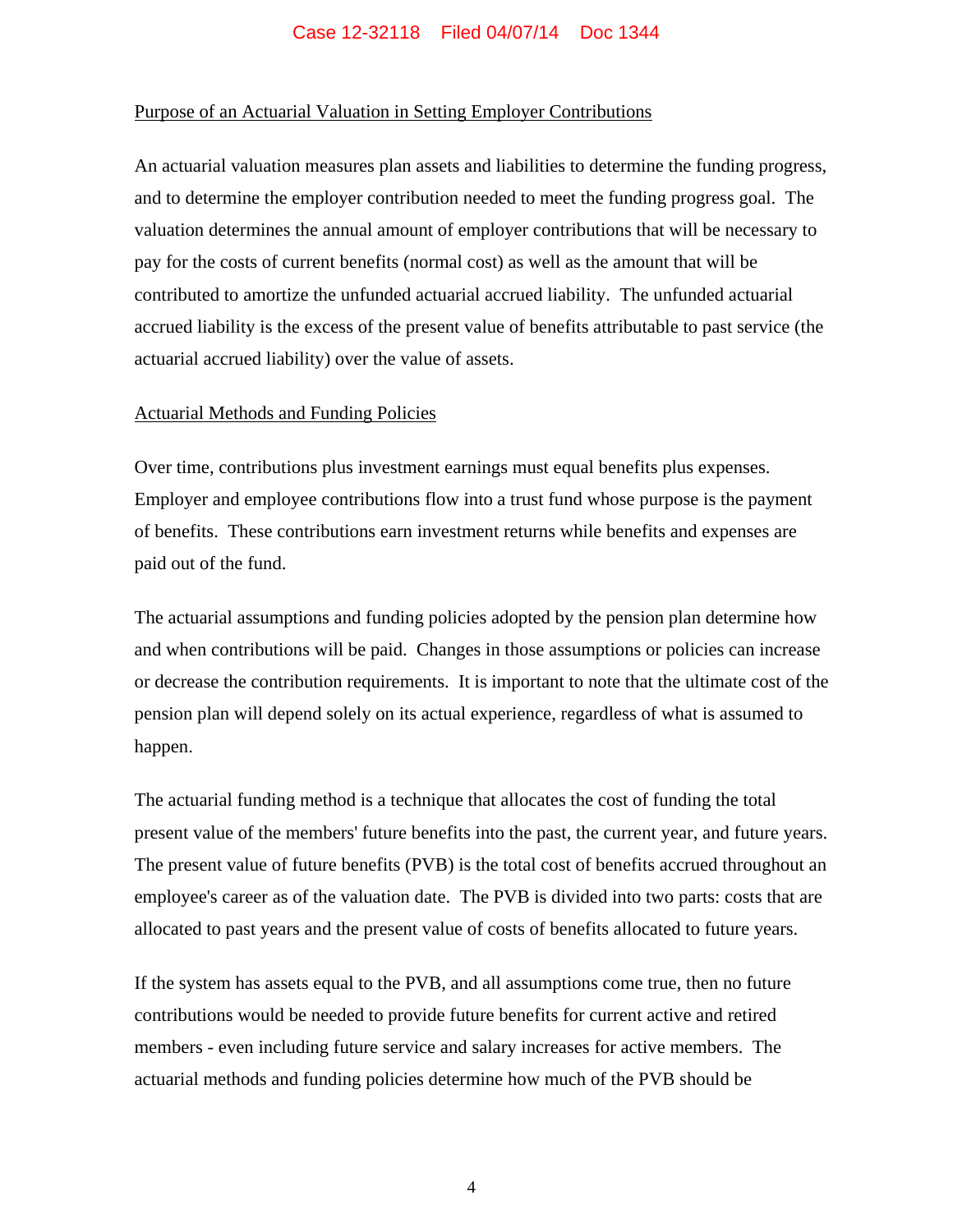contributed to the current year and future years so that, together with the assets, the entire PVB will be funded.

The normal cost is the portion of the active members' PVB that is allocated to each year of service, both past and future. If the normal cost is paid for each year of service, all actuarial assumptions are met, and there are no benefit changes, the employees' pension benefit will be fully funded at the time of retirement.

The actuarial cost method used by CalPERS is the "entry age normal" cost method, which spreads the normal cost evenly across the employees' working years. Under this method, the normal cost is determined for each employee by assigning an equal portion of the PVB during each year of service, so that the normal cost is a level dollar amount or a level percentage of the employee's salary from year to year.

The accrued liability is the value today of all past normal costs. Retired employees are no longer accruing additional service, so their accrued liability is the entire value of the benefit.

Actuaries usually determine a market-related or actuarial value of assets in order to determine the contribution requirements. The actuarial value of assets is a smoothed value, which spreads investment gains or losses over a period of time. The objective of using an actuarial value of assets is to produce a less volatile pattern of contributions than would result from using the market value. In connection with an overall change to the CalPERS contribution calculation approach, beginning with the June 30, 2013, valuations that set the 2015-16 contribution rates, CalPERS will no longer use an actuarial value of assets. Instead, the market value of assets will be used to determine the unfunded actuarial accrued liability and resulting contribution rates. Prior to this change, the actuarial asset valuation method spread investment returns over a 15-year period.

The difference between the accrued liability and the actuarial value of assets is called the unfunded actuarial accrued liability. If the actuarial accrued liability is greater than the assets, then the employer contribution is equal to the normal cost plus a charge to fund, or amortize, the shortfall. When a pension plan has a surplus, the employer contribution is equal to the normal cost minus a credit to amortize the excess.

5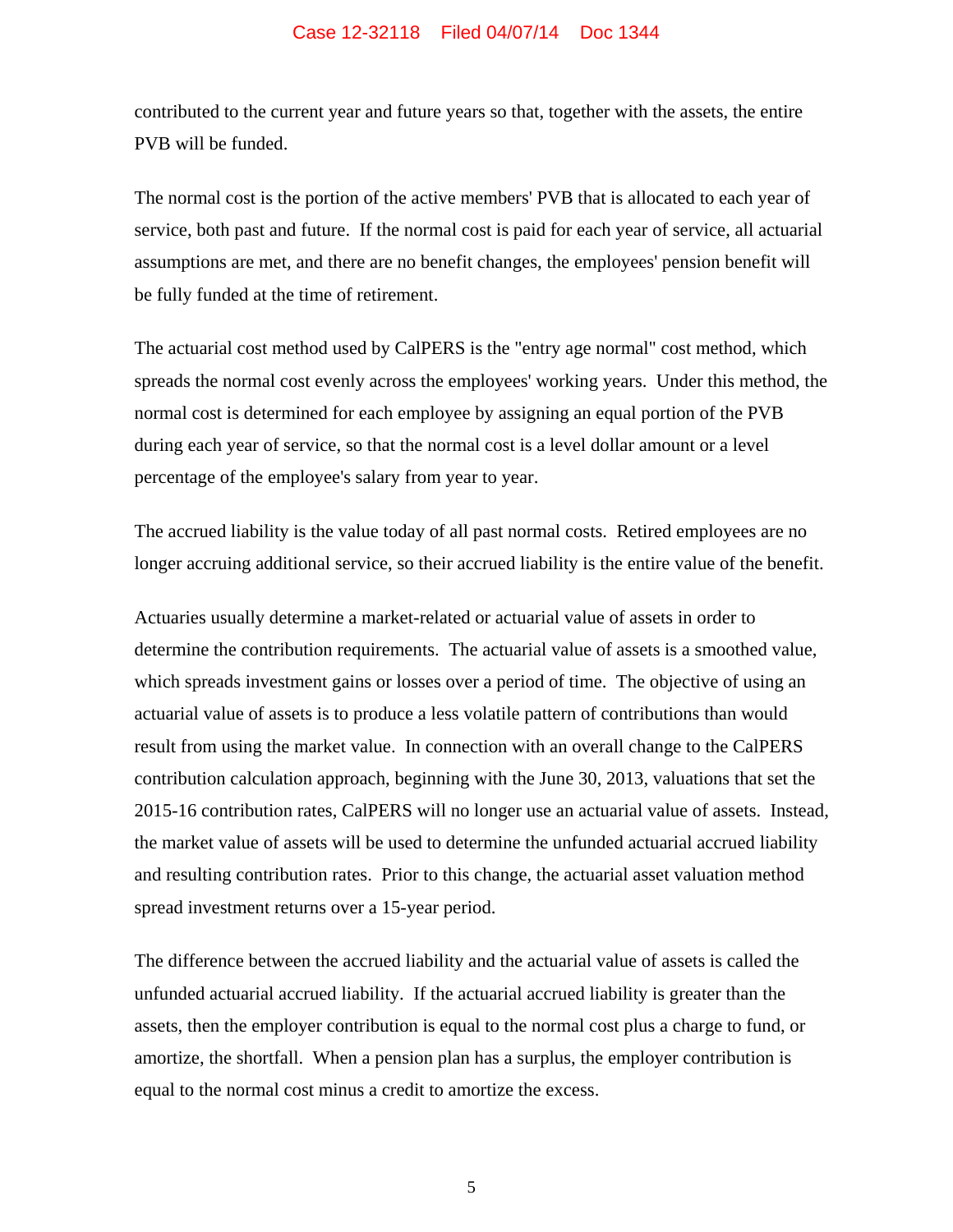A pension plan's amortization policy determines how to either fund the unfunded accrued liability or take credit of a surplus if one exists. Amortization policies vary in terms of length and in terms of whether there is one amortization period for the entire unfunded accrued liability, or separate amortization periods for different parts of the unfunded accrued liability. CalPERS is modifying its amortization policy effective with the June 30, 2013, actuarial valuations that set the 2015-16 contribution rates. CalPERS will employ an amortization and smoothing policy that will pay for all gains and losses over a fixed 30-year period with the increases or decreases in the rate spread directly over a five-year period. Prior to this change, CalPERS amortized experience gains and losses over a rolling 30-year period.

The changes that CalPERS is making to its actuarial value of assets method and amortization policy accelerate the contributions that the City will make to CalPERS. Changing from a rolling 30-year amortization policy to a fixed 30-year amortization policy means that, if actual experience is as expected, the unfunded actuarial accrued liability will be fully amortized in 30 years. This means that the contributions will be equal to the normal cost rate, which Segal has projected to be 7.07% for the Safety Plan and 7.06% for the Miscellaneous Plan (Exhibit 3). Moore fails to acknowledge how Segal has properly projected the City's contributions to CalPERS given these changes.

#### Actuarial Assumptions

Demographic assumptions determine when and for how long members are expected to receive various types of benefits. Demographic assumptions are primarily rates or probabilities of decrement — what percentage of members at each age will die, retire, become disabled, or withdraw/terminate.

Economic assumptions predict how the assets and benefits will grow over time. The key economic assumptions are investment return, salary increases, and inflation. Because the three are related – inflation affects both the investment return and salary increases – the assumptions should be consistent. The investment return assumption is composed of inflation, the real rate of return, and expenses. If the investment return assumption is lowered, contributions will increase.

6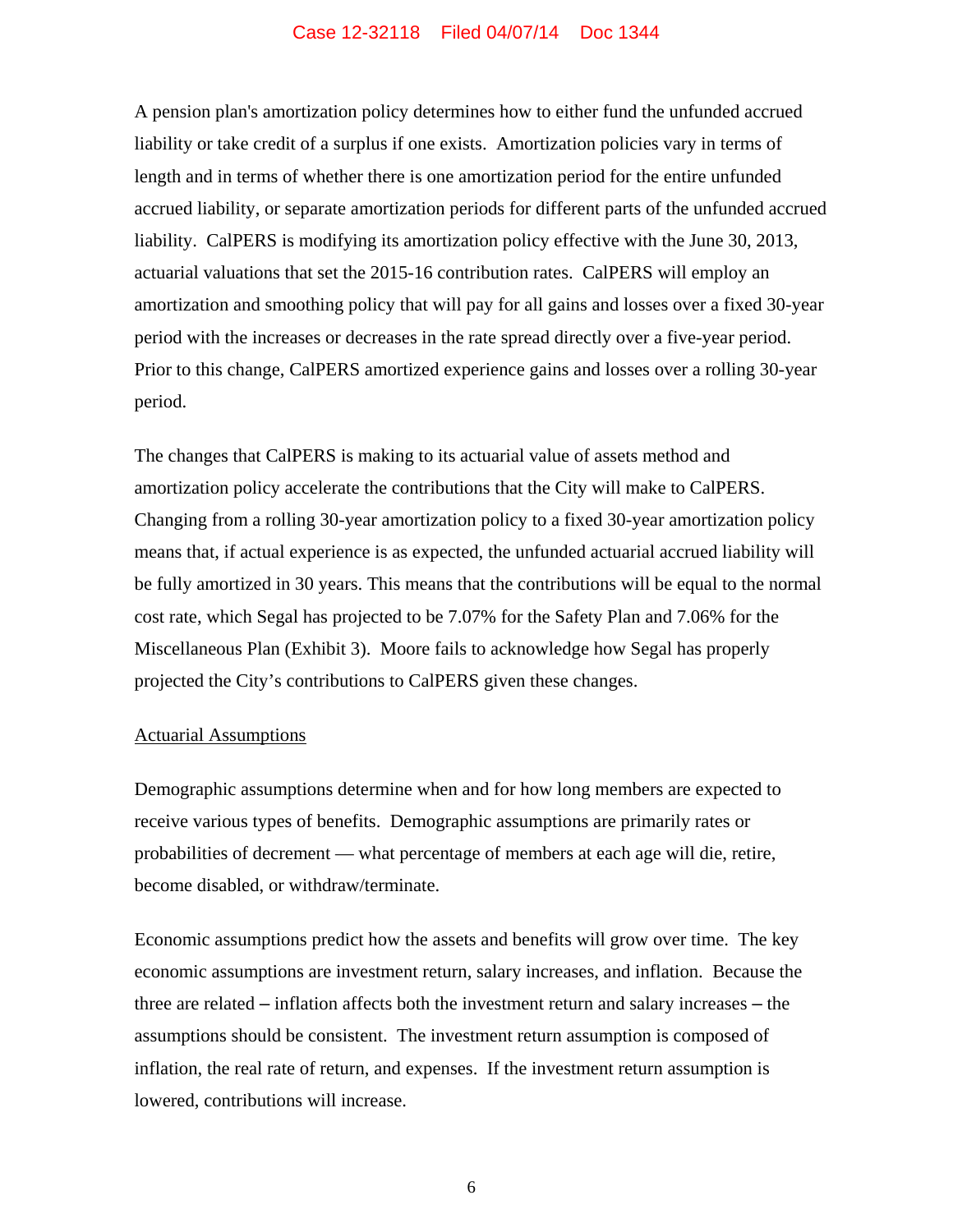The assumptions are selected so that they fall within a range of reasonableness. There is no one correct set of assumptions for any valuation. As a result, the liabilities and contributions that result from valuations also fall within a range of reasonableness. Actuarial valuations provide estimates of liabilities.

Actuarial science is not a precise science, but rather provides the basis for determining liabilities and contributions that are reasonable. Actuaries estimate the long term liabilities of the system and determine the amount of employer contribution that should be funded.

The actual experience of a pension plan will almost never match the actuarial assumptions and, as a result, the pension plan's funding methodology will recognize the difference between actual experience and expected experience. If the actual experience is better than expected, the contributions that must be made to the pension plan will be lower and if actual experience is worse than expected, the contributions that must be made to the pension plan will be greater.

#### Changes in Contribution Rates from Year to Year

Moore states that CalPERS estimated contribution rates have tended to increase year over year. He compares the estimated contribution determined in CalPERS 2010, 2011 and 2012 valuations and notes that the estimated contributions have increased with each valuation. However, he fails to note the reasons for the contribution increases. For example, he ignores that CalPERS had a net experience loss for the year ended June 30, 2012, which increased the Safety Plan's contribution by 2.151%. Actual asset and demographic experience will generate actuarial gains and losses each year, which will affect the contributions. In addition, the CalPERS amortization and smoothing policies will change effective with the June 30, 2013, valuations. The City's projected contributions to CalPERS that are shown in the 2012 actuarial valuations reflect the change in amortization and smoothing policies and that is one of the major reasons for the increase in estimated contributions year over year. The Segal projections consider all these factors.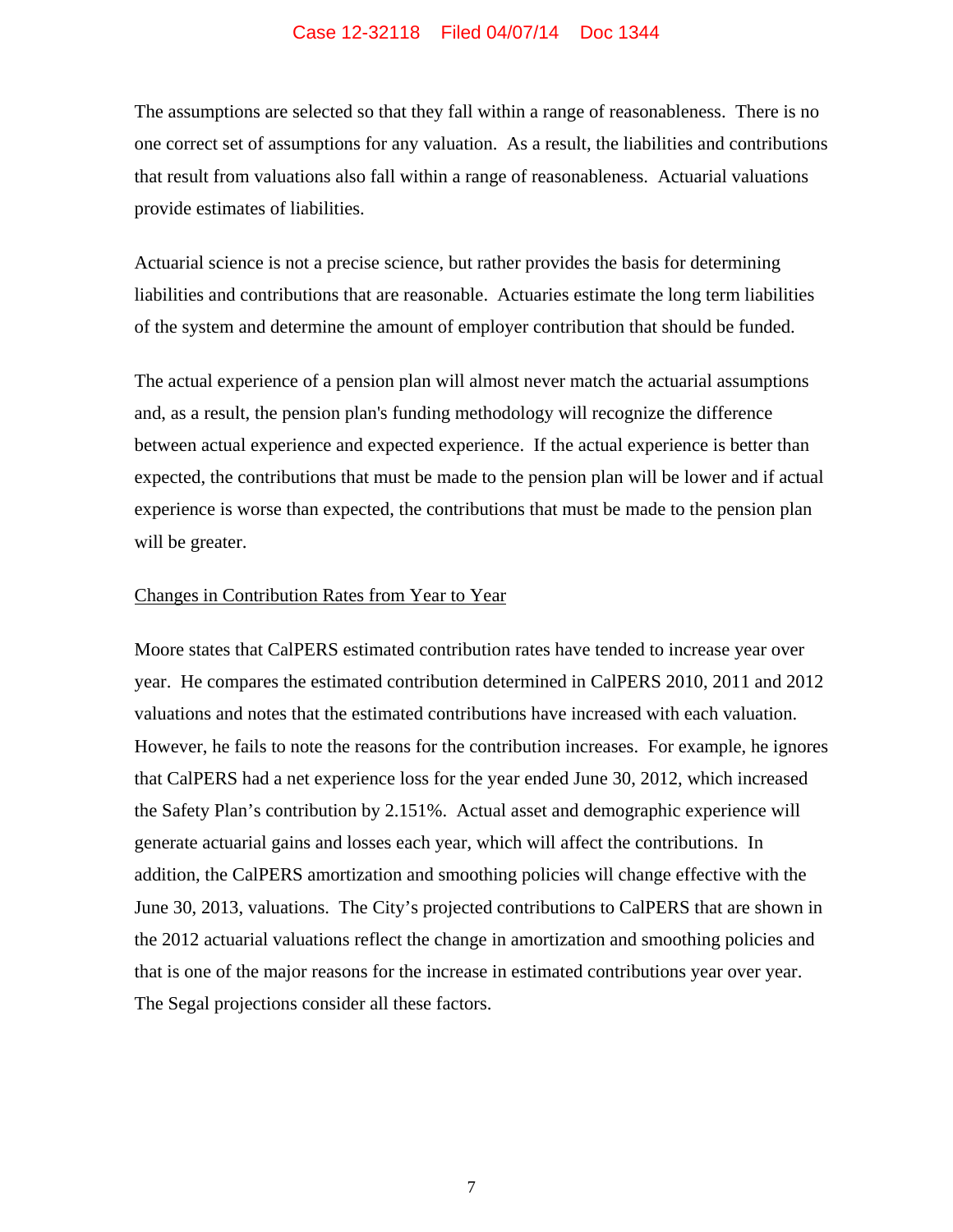# **5. Moore's Comparison of Segal's Contribution Projections to CalPERS Contribution Projections**

Moore compares the CalPERS and City projections of future contribution rates in Exhibit 8 of the Report. He states that the City appears to have attempted to factor anticipated increases into its Long Range Financial Plan, noting that the City's projected contribution rates are greater than the CalPERS projected contribution rates until 2019-20. Moore implies that the City's upward adjustments are arbitrary and that they were made because the projected rates typically are higher than the rates included in the CalPERS actuarial reports. The City's projected contribution rates (attached as Exhibit 3) are based on an analysis prepared by Segal. The Segal analysis, which was prepared prior to the issuance of the CalPERS June 30, 2012, actuarial valuation report, uses different assumptions than the CalPERS projections. These differences are as follows:

- A decrease in the discount rate from 7.5% to 7.25%. At the time that Segal prepared its projections, CalPERS had an asset allocation study scheduled to be prepared that CalPERS indicated could influence future discount rates. The City used a more conservative discount rate, even though to date CalPERS has not modified its discount rate assumption.
- Fully generational mortality tables the City used a more conservative assumption in anticipation of a CalPERS experience study that was scheduled for the fall of 2013. In February 2014, CalPERS adopted new demographic assumptions, including an update to the mortality table. These will be reflected in the upcoming June 30, 2013, actuarial valuation.
- 12.5% return on market value of assets for the year ending June 30, 2013, compared to the actuarial assumption of 7.5% (and an actual outcome of 13.2%).
- Adjustments to active demographics to reflect lower known headcount/payroll subsequent to the June 30, 2011, valuation date. A secondary effect is that contributions as a percentage of payroll are relatively higher.
- New hires replacing existing terminating/retiring members and being covered under the Tier 2/PEPRA formula – the impact of PEPRA was included in Segal's projections and the resulting City budget. PEPRA will first be reflected in the June 30, 2013 CalPERS actuarial reports. Since the benefits provided under PEPRA are lower, the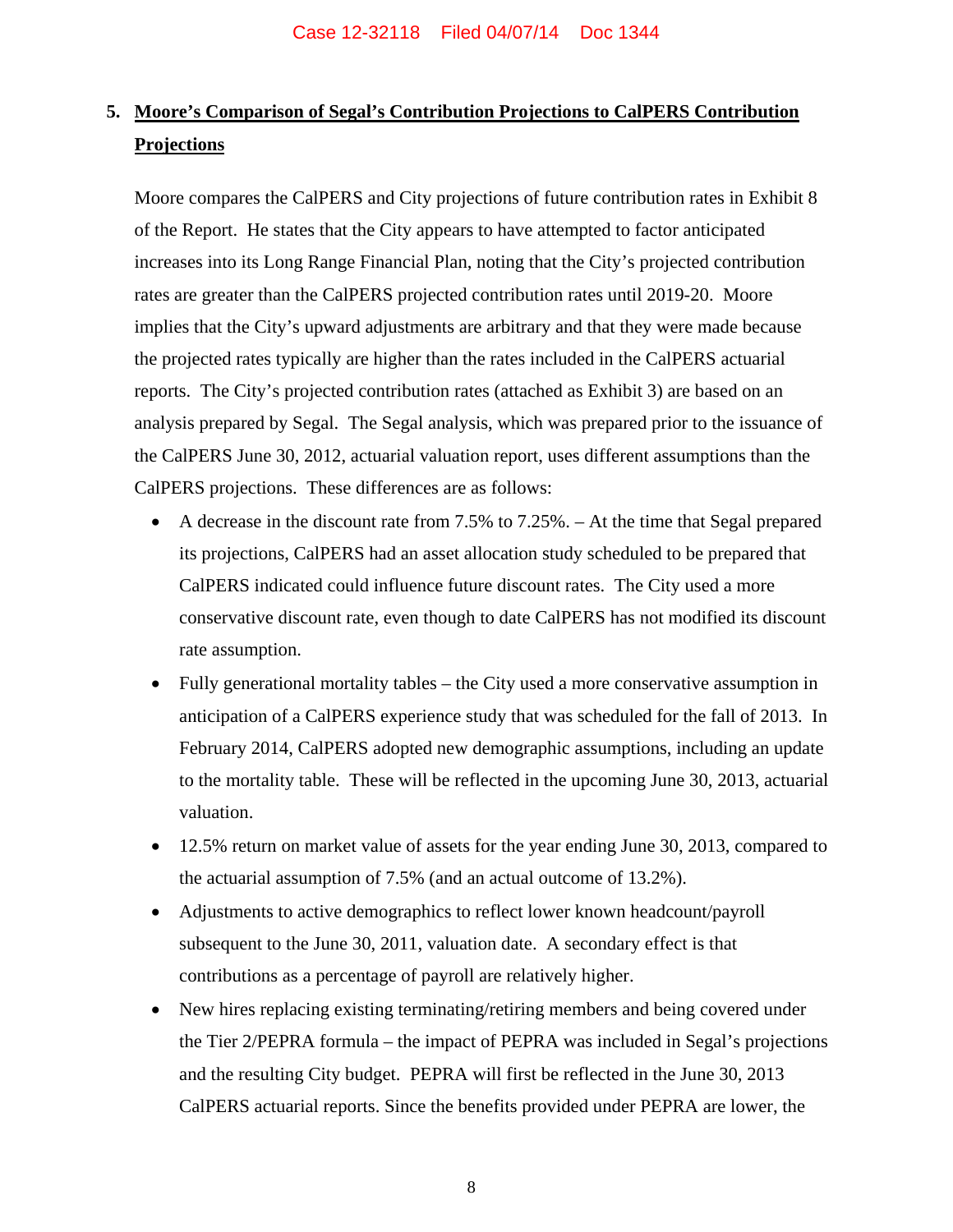pension contribution rates will be lower over time as new hires replace existing active members.

 Members added via the Marshall Plan – the City's projections account for the addition of 120 officers to the Safety Plan and 5 administrative personnel to the Miscellaneous Plan. Subsequently, a broader-scale Marshall Plan was implemented that will ultimately fund 43 administrative and support positions.

Once these differences are taken into account, the net effect is higher projected contribution rates than those shown in the CalPERS 2012 valuation report, which is reflected in the Segal projections.

Moore goes on to opine that the City is unable to accurately predict the CalPERS Safety Plan contribution rate. This statement is misleading, at best. It wrongly assumes that *any* City could perfectly project what its contribution rate will be years into the future. By their nature, estimated contributions will change each year as actual experience differs from expected. Numerous factors outside the City's control affect annual changes in the contribution rate, including investment performance, active retirement and turnover experience, and mortality experience of retirees. On top of those factors, CalPERS itself may affect the contribution rates by changing its economic assumptions, demographic assumptions, or unfunded liability amortization methods.

Nevertheless, despite these uncertainties, the City's projections are reasonable. The City based its estimate on projections that include expected updates to CalPERS actuarial assumptions and headcounts. By reflecting the items previously outlined, the City's projected contributions take into consideration best estimates of future experience in the derivation of the normal cost and amortization contribution, rather than allowing adverse future experience to simply be recognized after the fact. The City's projections are a very reasonable and prudent estimate of future contributions based on information known as of the date the projections were made.

To me, the fact that Moore seems to believe that the City (or any other entity) should be able to predict contribution rates with 100% accuracy demonstrates that he does not understand how contributions for public sector pension plans are determined.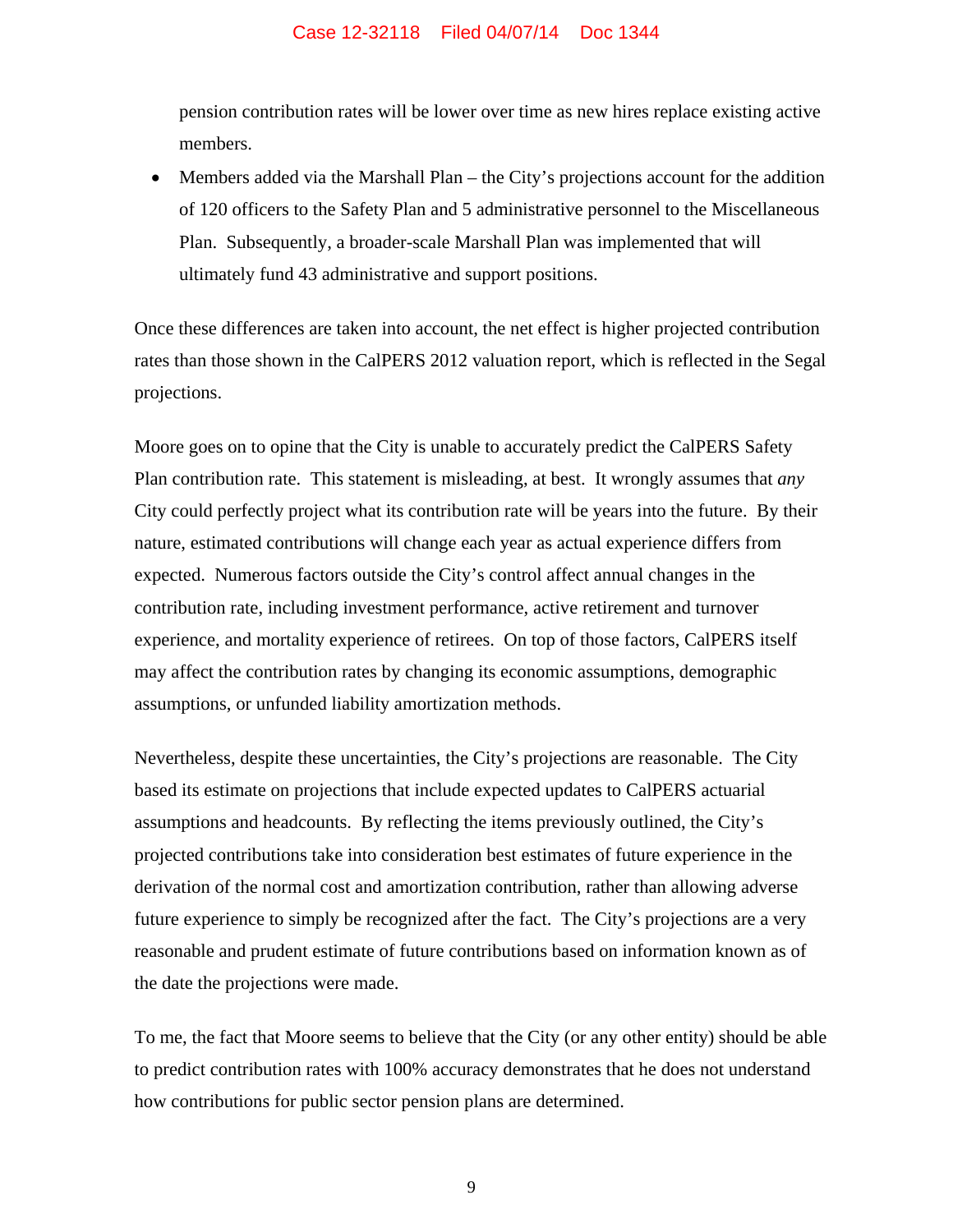The estimated contributions for all CalPERS employers have increased due to the changes that CalPERS has made to its actuarial asset method and amortization policy. What Moore fails to acknowledge is that Stockton has reduced the impact of the estimated contribution increases covering new employees by adjusting future normal cost rates to account for the lower value, Tier 2/PEPRA arrangement these members will be covered under. The City has required safety employees to contribute 9% of payroll and miscellaneous employees to contribute 7% of payroll. Along with reduced compensation, such actions have resulted in lower pension costs for the City. In addition, Stockton eliminated its retiree health care obligation, further reducing costs for retirement benefits.

Moore also compares the Stockton contribution rates to certain peer cities and opines that the Stockton contribution rates are higher than those of these peer cities. But Moore fails to recognize that the benefits provided by what he deems peer cities may be different than those provided by Stockton. CalPERS offers a defined benefit plan, which provides benefits that are calculated using a defined formula, rather than contributions and earnings to a savings plan. Retirement benefits are calculated using a member's years of service credit, age at retirement, and final compensation (average salary for a defined period of employment). There are a variety of retirement formulas that are determined by the member's employer (State, school, or local public agency); occupation (miscellaneous (general office and others), safety, industrial, or peace officer/firefighter); and the specific provisions in the contract between CalPERS and the employer.

In addition to differences in benefit provisions, Stockton employees are not covered by Social Security, while other cities' employees might be. All of these differences should be part of any comparative analysis. Because Moore's comparison of the Stockton contribution rates to those of its peer cities does not account for these factors, it is very likely an "apples to oranges" comparison.

# **6. Moore's Report Offers No Suggestions to Address the Level of Stockton's Pension Contributions**

While Moore opines that Stockton's pension contributions will be unsustainably high, the Report neither backs that assertion with data nor offers any suggestions on how to remedy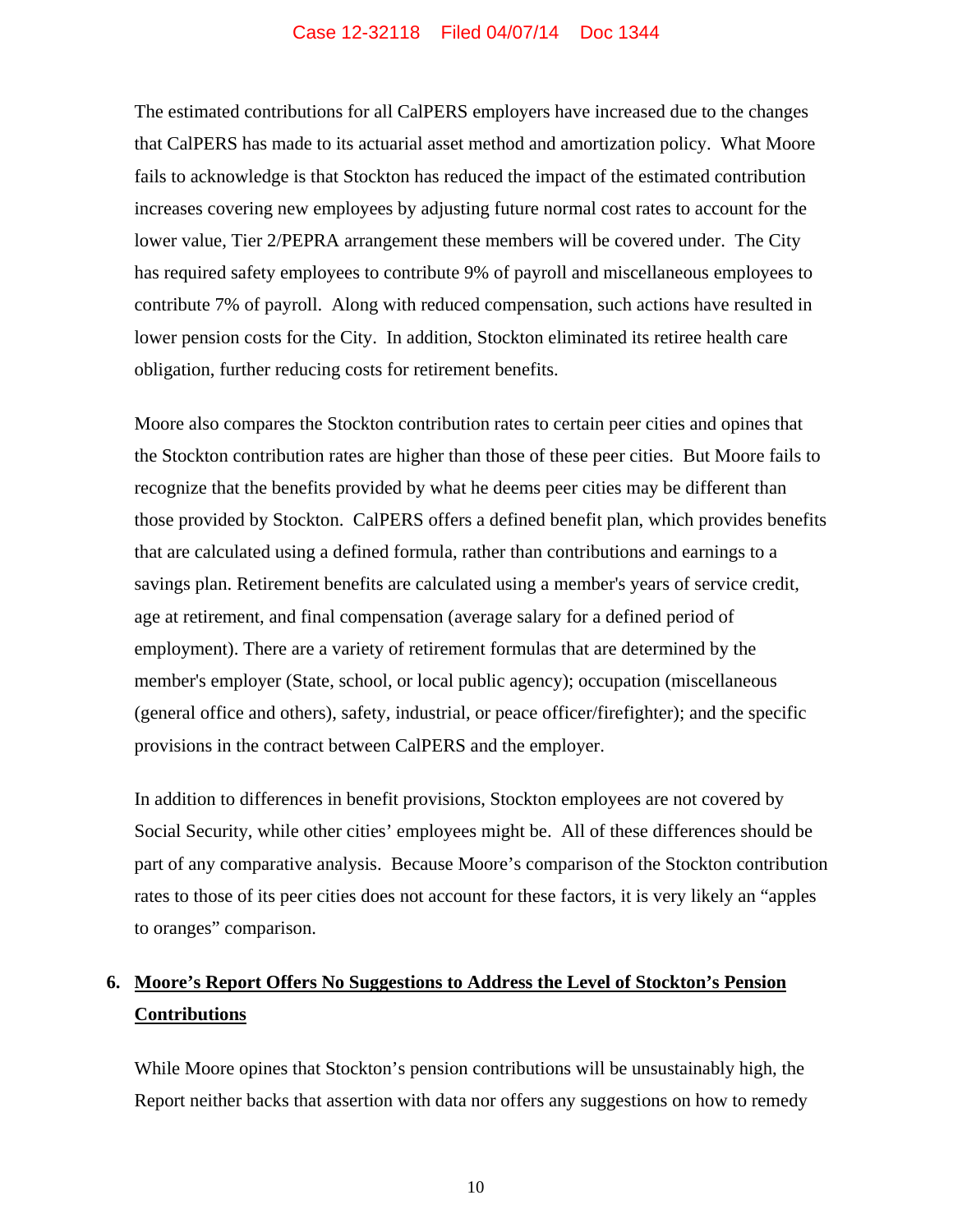the situation while still enabling Stockton to provide pension benefits to current employees. Moreover, the Report simply ignores that if Stockton were to choose to terminate its relationship with CalPERS, or were to stop paying its contribution, CalPERS would assess a massive termination liability. The hypothetical termination liability, assuming the termination occurred as of June 30, 2012, is shown in the June 30, 2012, actuarial valuation reports. The total estimated termination liability for the Miscellaneous and Safety Plans combined would be in excess of \$1.6 billion – \$575,931,065 for the Miscellaneous Plan and \$1,042,390,452 for the Safety Plan.

The assets and liabilities for each agency covered by CalPERS are segregated. CalPERS therefore cannot use assets from another agency to pay the Stockton benefits. As a result, if Stockton does not pay the termination liability, then the benefits for its active employees and retired members would be reduced pro rata based upon the amount of the termination liability that is not paid. In this case, Stockton's members would have severely reduced pension benefits and active employees would receive no future accruals. New employees would not be covered under any pension plan. Under this scenario, Stockton would have difficulty retaining its existing employees and hiring new employees, as other cities in California cover their employees under pension plans.

#### **Summary**

Moore has not demonstrated an understanding of how contributions to pension plans are determined. The Report's comparison of the Segal projections of contributions to the CalPERS projections of contributions does not disclose the difference in assumptions between the two sets of projections. While Moore opines that Stockton's pension contributions are unsustainably high, his Report offers no suggestions of how to remedy the situation while enabling Stockton to provide pension benefits to current employees.

Respectfully Submitted,

Kim Nicholl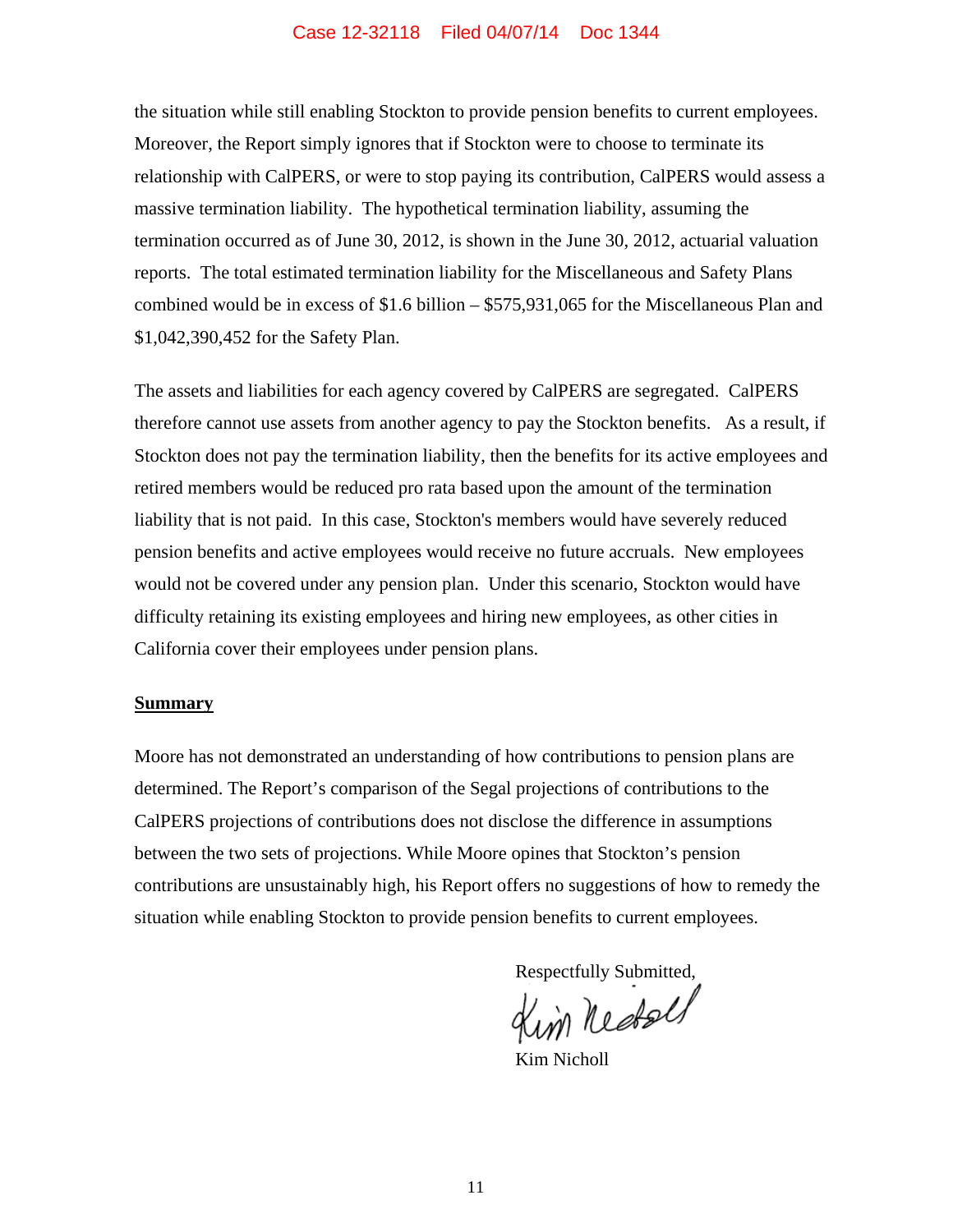## **Exhibit 1 – Curriculum Vitae**

## **KIM NICHOLL, FSA, FCA, MAAA, EA**

*Senior Vice President, Consulting Actuary, National Public Sector Retirement Practice Leader, Chicago*

## Expertise

Ms. Nicholl is a Senior Vice President and Consulting Actuary in Segal's Chicago office and is also the firm's National Public Sector Retirement Practice Leader. She has over 25 years of experience supporting the design and financing of retirement and other employee benefit programs for the public sector.

Ms. Nicholl has consulted on the design and interpretation of plan provisions for defined benefit and defined contribution retirement plans, and on their relationship to ERISA, IRS regulations and new legislation. Her experience includes all aspects of employee benefit programs.

Ms. Nicholl's specialized expertise includes:

- Supervising, reviewing, and certifying actuarial valuations and studies for defined benefit retirement plans and postretirement health care plans.
- Analyzing benefits provided from defined benefit, defined contribution and postretirement health care plans for purposes of restating retirement income policies, with recommendations based on client goals.
- $\triangleright$  Performing plan design analyses for public pension and postretirement health care plans.
- $\triangleright$  Performing experience analysis studies resulting in changes to actuarial assumptions used in the actuarial valuations of defined benefit retirement plans.
- **Performing asset/liability modeling studies for large retirement plans.**

## Professional Background

Prior to joining Segal in May 2010, Ms. Nicholl served as National Leader of Public Sector Retirement Consulting at PricewaterhouseCoopers from June 2007 to May 2010. From April 1993 to June 2007, Ms. Nicholl served as Consulting Actuary and National Public Sector Retirement Leader at Buck Consultant. Prior to Buck, Ms. Nicholl was a Consulting Actuary at the Wyatt Company (now Towers Watson).

## Education/Professional Designations

Ms. Nicholl graduated *magna cum laude* from Loyola University with a BS degree in Mathematics. She is a Fellow of the Society of Actuaries, a Fellow of the Conference of Consulting Actuaries, a Member of the American Academy of Actuaries and an Enrolled Actuary under ERISA.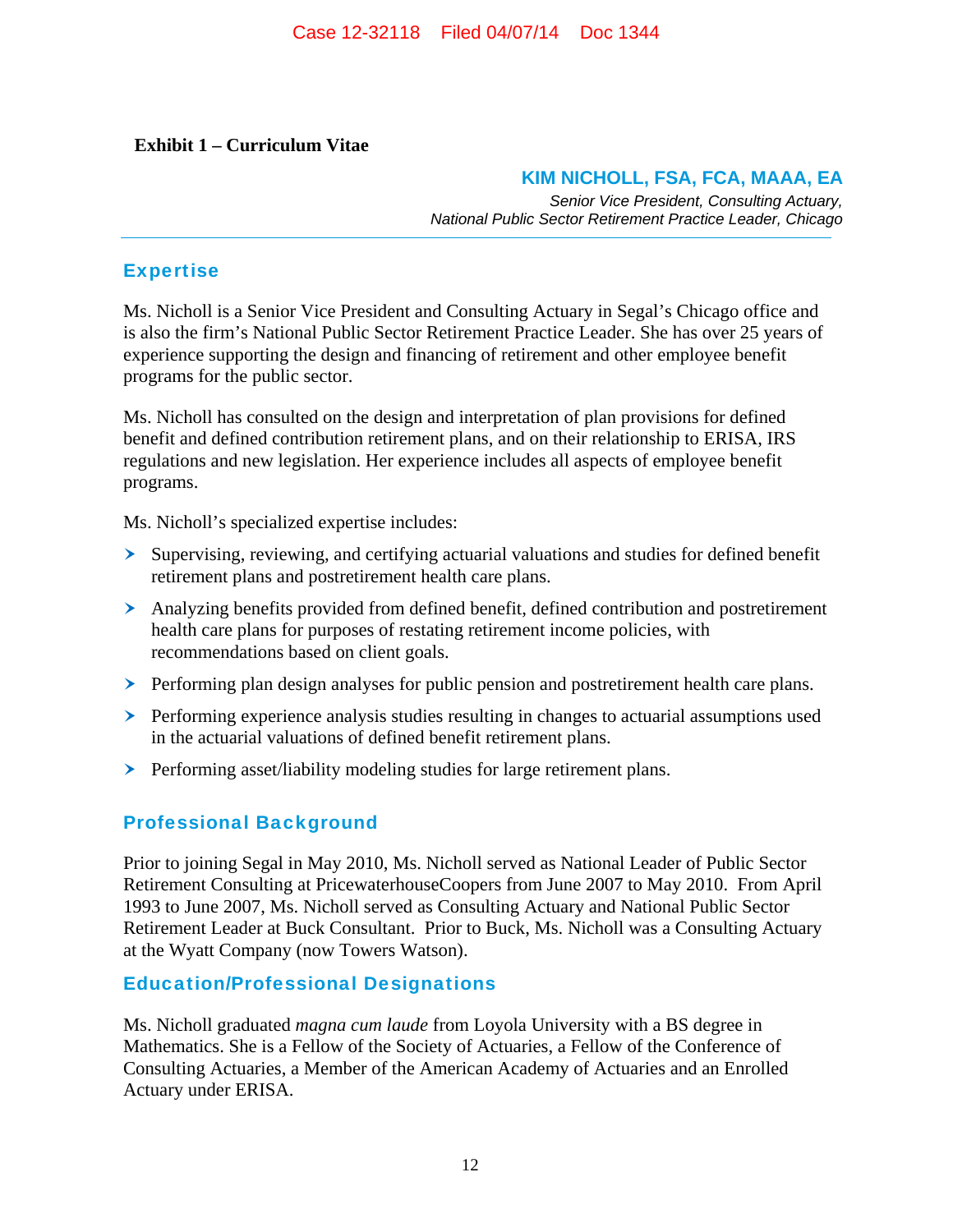# Cases Worked on – Expert & Fact Witness Deposition & Trial **Testimony**

- Thomas A. Paulsen, et al v. Towers, Perrin, Forster & Crosby Case No. C 03-3960 (JW) (2010 – 2011- Representing defendant in a malpractice case)
- The Firemen's Retirement System of St. Louis, et al v. The City of St. Louis, Circuit Court of the City of St. Louis (2012 – 2013 - Representing the City of St. Louis in a pension system dispute with the Retirement System)
- Engaged with Susman Godfrey in Milwaukee County Employees' Retirement System vs. Mercer (United States District Court Eastern District of Wisconsin) (2007 – 2009 - Representing Milwaukee County on an actuarial malpractice case)
- Engaged with Reinhart Boerner in Milliman vs. Maryland Retirement Systems (Maryland State Board of Contract Appeals) (2008 – 2009 - Representing the Milliman defendant in a malpractice case)
- $\geq$  Engaged with Foley & Lardner and Jones Day in Former Participants v. S. C. Johnson in ERISA cash balance whipsaw litigation (United States District Court for the Western District of Wisconsin) (Representing S.C. Johnson)

## Published Work/Speeches

Ms. Nicholl speaks and presents frequently at professional organizations, including the National Council on Teacher Retirement, the National Association of State Retirement Administrators the National Conference on Public Employee Retirement Systems, the International Foundation of Employee Benefits and the Conference of Consulting Actuaries. Additionally, she has provided educational sessions for the Boards and Staff of public pension retirement systems. Ms. Nicholl has testified before state legislative bodies in Illinois, Maryland, Ohio, Pennsylvania and Texas. She currently serves on the American Academy of Actuaries Public Pensions Subcommittee.

Recent presentations and publications include:

- "Public-Sector Pension Plans Major Challenges & Common-Sense Solutions" Kim Nicholl, *Government Finance Review,* April 2013
- "GASB Approves New Accounting Standards for Public Sector Pension Plans and Sponsoring Employers," Kim Nicholl and Paul Angelo, *Pension Section News*, November 2012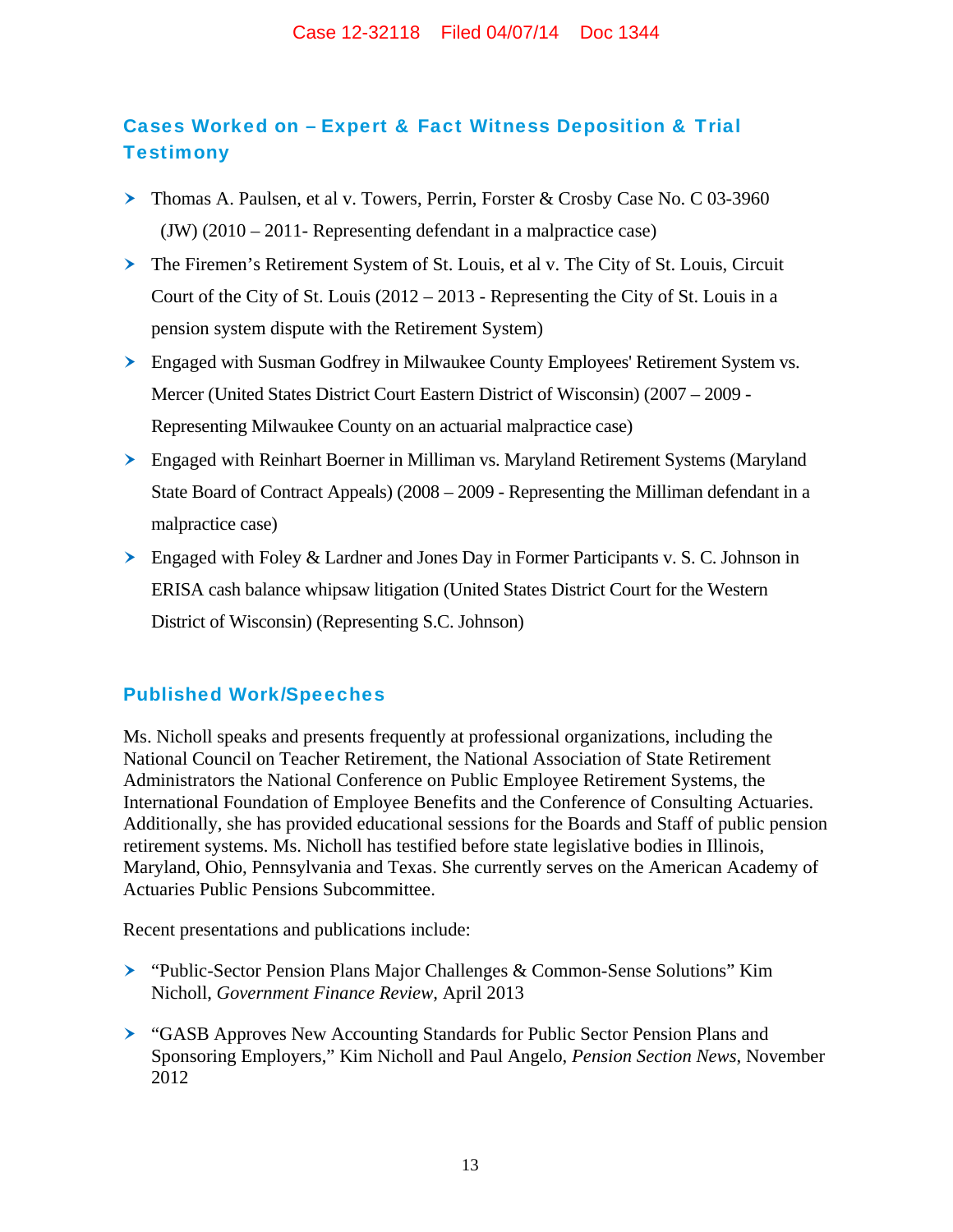- "Hybrids in the Public Sector," *IFEBP 58th Annual Employee Benefits Conference*, November 2012
- "GASB's Proposed Changes to Pension Accounting Standards for Public Sector Employers," Paul Angelo, Rocky Joyner and Kim Nicholl, *Benefit Magazine* (IFEPB), June 2012
- "Planning a Successful Pension Funding Policy," Kim M. Nicholl, Paul Angelo, and Cathie G. Eitelberg, *Segal Public Sector Letter*, November 2011
- "Public Pension Plans," *SOA 2011 Annual Meeting & Exhibit*, October 2011
- "Actual Cost vs. Market Price: Does Market Valuation of Pension Liabilities Fit the Public Sector?," Paul Angelo, Kim M. Nicholl and Cathie G. Eitelberg, *Segal Public Sector Letter*, June 2011
- "Pension Plan Design and Costs," *Pew Center on the States Public Pension Conference*, June 2011

knicholl@segalco.com 312.984.8527 www.segalco.com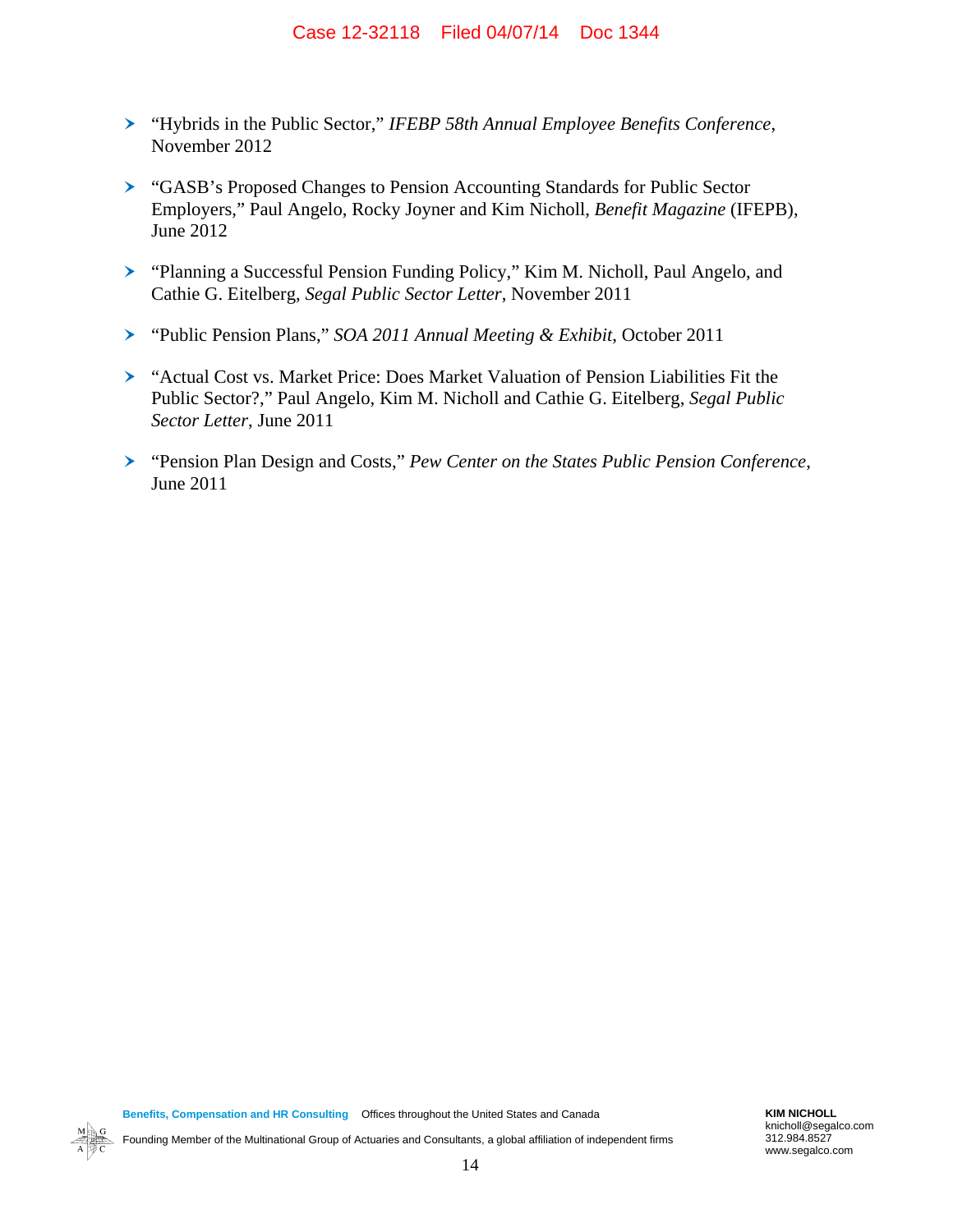## **Statement of Compensation**

Segal consulting is being compensated at its usual and customary billing rates for all work performed based on actual hours incurred and for any out-of-pocket expenses. These rates range from \$225 per hour for staff working under my direction to \$550 per hour for my time. Segal Consulting's compensation is not in any way dependent upon the outcome of the case.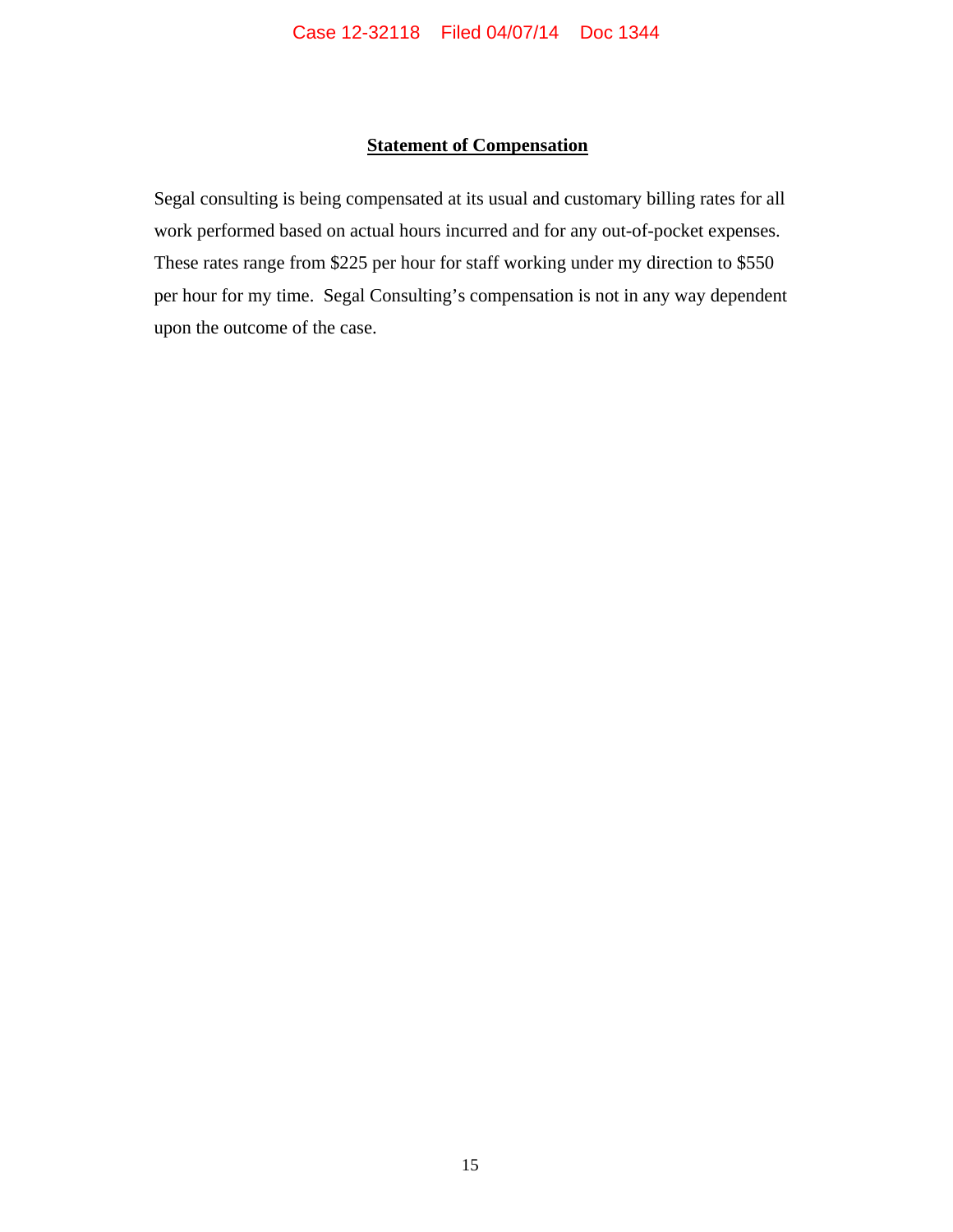## **Exhibit 2 — Materials Reviewed by Kim Nicholl**

- Expert Report of Charles M. Moore, CPA, CTP, CFF
- City's Supplemental Memorandum of Law in Support of Confirmation of the First Amended Plan for the Adjustment of Debts of the City of Stockton, California
- CalPERS' Response to Franklin's Objection to the Confirmation of the City of Stockton's First Amended Plan of Adjustment
- Memorandum of the Stockton Police Officers Association in Support of Confirmation of the City's First Amended Plan of Adjustment
- The Stockton City Employees Association, Stockton Professional Firefighters Local 456 and Operating Engineers Local No. 3 Statement in Support of Plan of Adjustment of the City of Stockton and in Response to the Objections of Franklin
- Actuarial Valuation as of June 30, 2012 for the Safety Plan of the City of Stockton
- Actuarial Valuation as of June 30, 2011 for the Safety Plan of the City of Stockton
- Actuarial Valuation as of June 30, 2010 for the Safety Plan of the City of Stockton
- Actuarial Valuation as of June 30, 2012 for the Miscellaneous Plan of the City of Stockton
- Actuarial Valuation as of June 30, 2011 for the Miscellaneous Plan of the City of Stockton
- Actuarial Valuation as of June 30, 2010 for the Miscellaneous Plan of the City of Stockton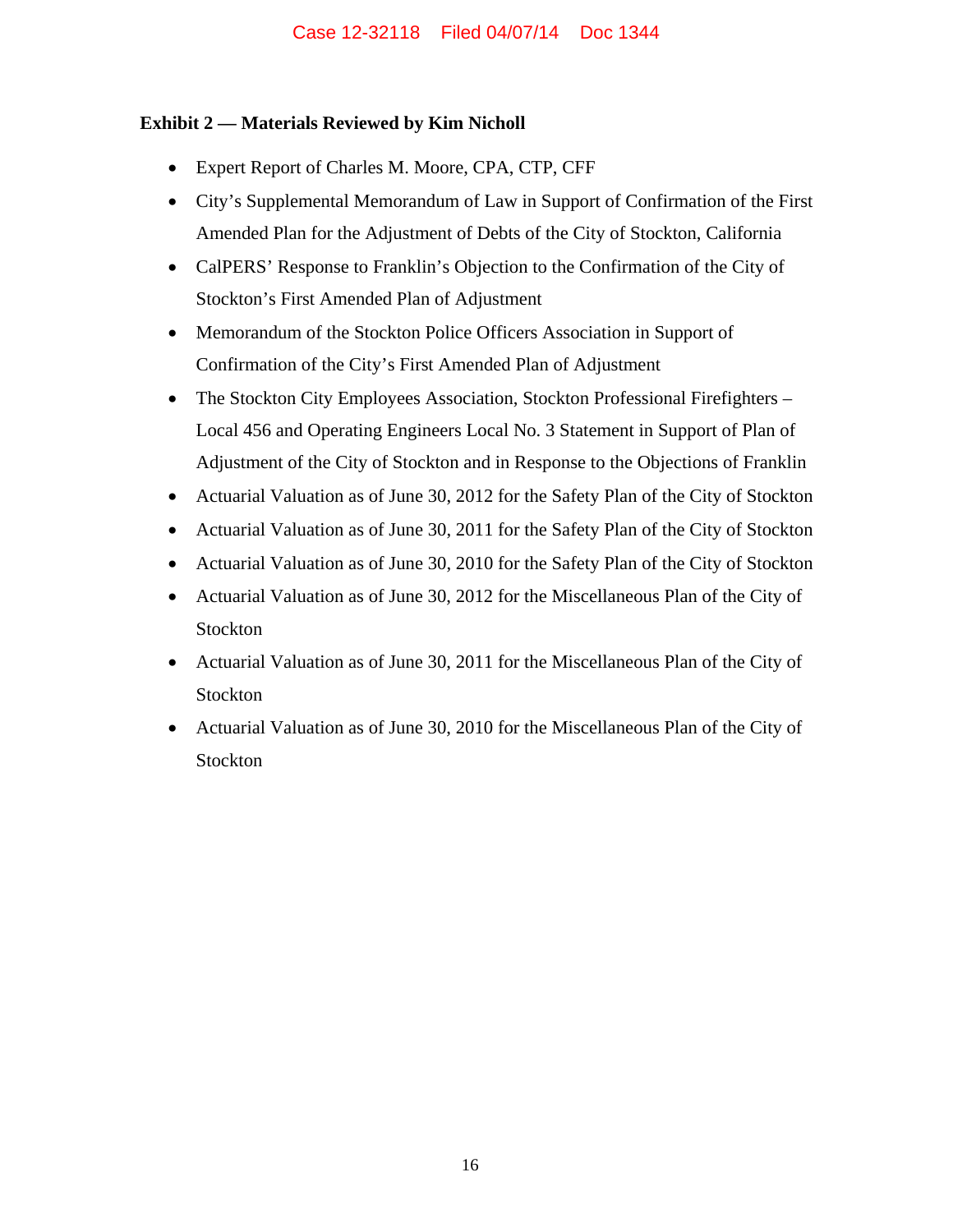#### **Exhibit 3 – Segal Analysis**

## Safety Plan, Without Hardship Exemption

(\$ in million)

#### **Reflects the following changes for the 2015/2016 fiscal year:**

- \* Change in smoothing method/amortization approach
- \* Decrease in discount rate from 7.50% to 7.25%
- \* Fully generational mortality tables
- \* Preliminary market return of 12.5% for FYE 6/30/2013
- \* 120 officers added by FYE 2017 via Marshall Plan

| <b>Valuation Date</b>               |     | 06/30/2009 06/30/2010 06/30/2011 |      |           |     |           |     |           |      |           |      |           |      | 06/30/2012 06/30/2013 06/30/2014 06/30/2015 06/30/2016 06/30/2017 |      |           |     |           |      |           |      | 06/30/2018 06/30/2019 06/30/2020 |                   |      | 06/30/2021 |
|-------------------------------------|-----|----------------------------------|------|-----------|-----|-----------|-----|-----------|------|-----------|------|-----------|------|-------------------------------------------------------------------|------|-----------|-----|-----------|------|-----------|------|----------------------------------|-------------------|------|------------|
| <b>Contribution for Fiscal Year</b> |     | 2011/2012                        |      | 2012/2013 |     | 2013/2014 |     | 2014/2015 |      | 2015/2016 |      | 2016/2017 |      | 2017/2018                                                         |      | 2018/2019 |     | 2019/2020 |      | 2020/2021 |      | 2021/2022                        | 2022/2023         |      | 2023/2024  |
| Net Normal Cost                     | \$  | 13.1                             | - \$ | 12.5      | -S  | 11.7      | -S  | 10.7      | -SS  | 11.8      | - \$ | $11.5$ \$ |      | 11.7                                                              | -\$  | 12.3      | \$. | 12.8      | - 96 | 12.7      | £.   | 12.4 <sup>5</sup>                | 12.2 <sup>5</sup> |      | 11.9       |
| Unfunded Contribution               |     | 5.7                              |      | 6.7       |     | 7.5       |     | 9.6       |      | 15.4      |      | 17.3      |      | 19.3                                                              |      | 21.4      |     | 23.7      |      | 24.4      |      | 25.1                             | 25.9              |      | 26.6       |
| Net Employer Contribution           | \$. | 18.8                             | - \$ | 19.2      |     | 19.2      | \$. | 20.3      | S    | 27.2      |      | 28.8      | - \$ | 31.0                                                              | - \$ | 33.7      | \$. | 36.5      |      | 37.0      | \$.  | 37.6                             | 38.1              | - \$ | 38.6       |
| <b>Projected Payroll</b>            | \$  | 64.5                             | - \$ | 60.3      | \$. | 55.7      | \$. | 49.5      | - \$ | $50.6$ \$ |      | 51.7      | - \$ | 56.0                                                              | - \$ | 60.5      | \$. | 65.1      | \$.  | 66.1      | - \$ | 67.1                             | 68.1              | - \$ | 69.1       |
| Net Normal Cost %                   |     | 20.26%                           |      | 20.67%    |     | 21.03%    |     | 21.68%    |      | 23.37%    |      | 22.20%    |      | 20.85%                                                            |      | 20.26%    |     | 19.66%    |      | 19.14%    |      | 18.55%                           | 17.97%            |      | 17.29%     |
| Unfunded Contribution %             |     | 8.84%                            |      | 11.12%    |     | 13.51%    |     | 19.35%    |      | 30.38%    |      | 33.46%    |      | 34.47%                                                            |      | 35.42%    |     | 36.37%    |      | 36.87%    |      | 37.42%                           | 37.96%            |      | 38.54%     |
| Net Employer Contribution %         |     | 29.10%                           |      | 31.79%    |     | 34.53%    |     | 41.03%    |      | 53.75%    |      | 55.66%    |      | 55.32%                                                            |      | 55.69%    |     | 56.03%    |      | 56.01%    |      | 55.97%                           | 55.93%            |      | 55.83%     |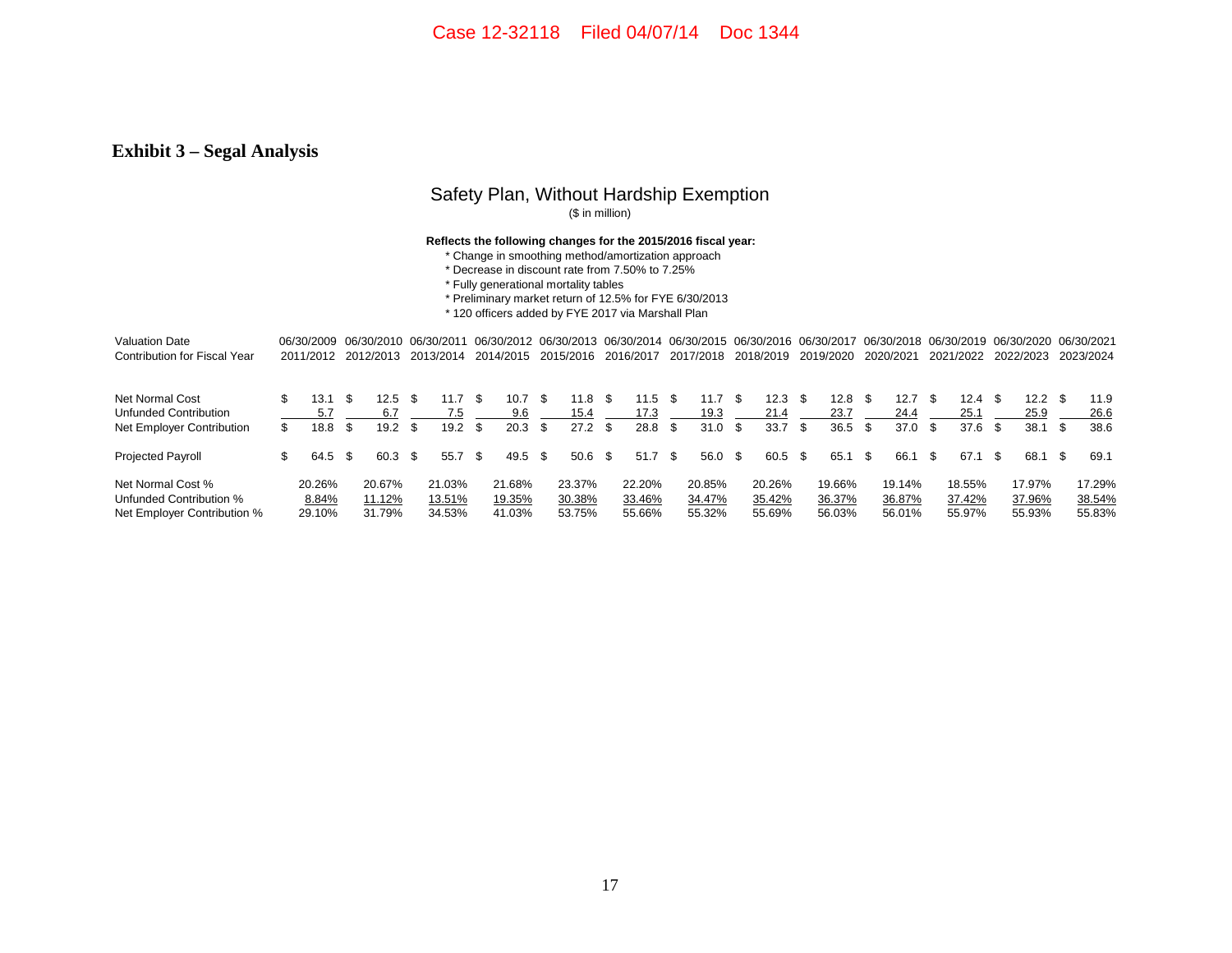#### Safety Plan, Without Hardship Exemption (\$ in million)

**Reflects the following changes for the 2015/2016 fiscal year:**

\* Change in smoothing method/amortization approach

\* Decrease in discount rate from 7.50% to 7.25%

\* Fully generational mortality tables

\* Preliminary market return of 12.5% for FYE 6/30/2013

\* 120 officers added by FYE 2017 via Marshall Plan

06/30/2022 06/30/2023 06/30/2024 06/30/2025 06/30/2026 06/30/2027 06/30/2028 06/30/2029 06/30/2030 06/30/2031 06/30/2032 06/30/2033 06/30/2034 2024/2025 2025/2026 2026/2027 2027/2028 2028/2029 2029/2030 2030/2031 2031/2032 2032/2033 2033/2034 2034/2035 2035/2036 2036/2037

| \$  | 11.6   |     | 11.2      | 10.9 <sup>5</sup> | 10.5               | - \$     | 10.2   | - \$ | 9.8     | S    | 9.5       | $9.2 \quad $$ | 8.9            | 8.5    |      | 8.3    |      | 8.0               | 7.7    |
|-----|--------|-----|-----------|-------------------|--------------------|----------|--------|------|---------|------|-----------|---------------|----------------|--------|------|--------|------|-------------------|--------|
|     | 27.4   |     | 28.3      | 29.1              | 30.0               |          | 30.9   |      | 31.8    |      | 32.8      | 31.5          | 32.5           | 30.6   |      | 31.6   |      | 24.7              | 25.4   |
| \$  | 39.1   |     | $39.5$ \$ | 40.0 S            | $40.5 \text{ } $s$ |          | 41.0   | - \$ | 41.6    | - \$ | $42.3$ \$ | 40.7 \$       | $41.3 \quad $$ | 39.2   | - \$ | 39.8   | - \$ | 32.7 <sup>5</sup> | 33.1   |
| \$. | 70.1   | -SS | 71.2 \$   | 72.4 \$           | 73.7               | <b>S</b> | 75.0   | - \$ | 76.6 \$ |      | 78.2 \$   | 79.9 \$       | 81.8 \$        | 83.6   | - \$ | 85.7   | - \$ | 87.9 \$           | 90.2   |
|     | 16.58% |     | 15.79%    | 15.02%            | 14.31%             |          | 13.54% |      | 12.85%  |      | 12.16%    | 11.49%        | 10.87%         | 10.21% |      | 9.64%  |      | 9.07%             | 8.53%  |
|     | 39.12% |     | 39.69%    | 40.22%            | 40.69%             |          | 41.16% |      | 41.53%  |      | 41.89%    | 39.43%        | 39.70%         | 36.63% |      | 36.81% |      | 28.11%            | 28.21% |
|     | 55.70% |     | 55.49%    | 55.24%            | 55.00%             |          | 54.70% |      | 54.38%  |      | 54.05%    | 50.92%        | 50.57%         | 46.84% |      | 46.46% |      | 37.18%            | 36.74% |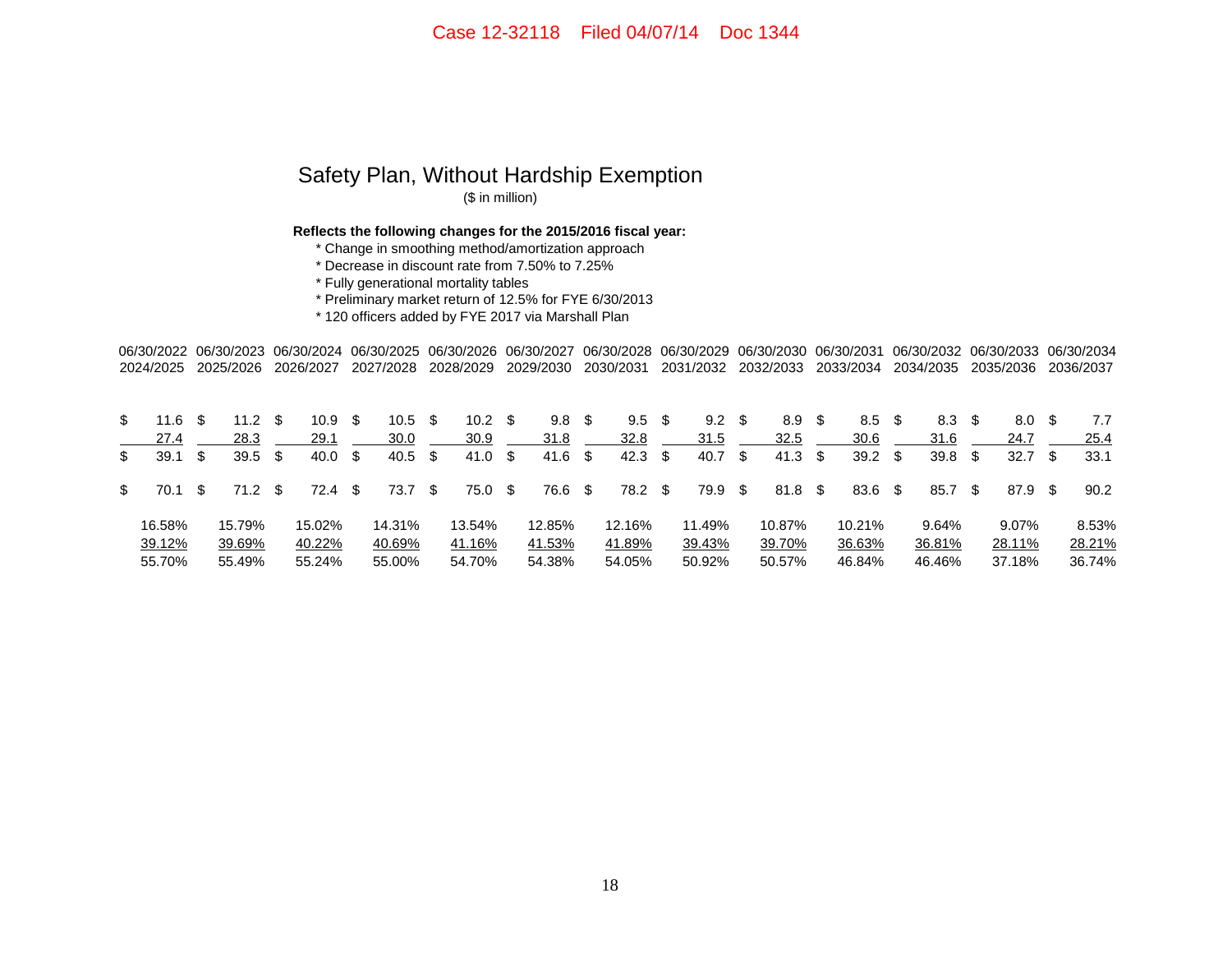## Safety Plan, Without Hardship Exemption (\$ in million)

**Reflects the following changes for the 2015/2016 fiscal year:**

\* Change in smoothing method/amortization approach

\* Decrease in discount rate from 7.50% to 7.25%

\* Fully generational mortality tables

\* Preliminary market return of 12.5% for FYE 6/30/2013

\* 120 officers added by FYE 2017 via Marshall Plan

06/30/2035 06/30/2036 06/30/2037 06/30/2038 06/30/2039 06/30/2040 06/30/2041 06/30/2042 06/30/2043 06/30/2044 06/30/2045 06/30/2046 06/30/20472037/2038 2038/2039 2039/2040 2040/2041 2041/2042 2042/2043 2043/2044 2044/2045 2045/2046 2046/2047 2047/2048 2048/2049 2049/2050

| \$<br>7.5  |     | 7.3               | 7.2               | 7.2        | 7.4      | S  | 7.6      |     | 7.9              | - \$ | 8.1             | - \$ | 8.4      | - \$ | 8.6   | - \$ | 8.9   | S    | 9.2      |   | 9.5   |
|------------|-----|-------------------|-------------------|------------|----------|----|----------|-----|------------------|------|-----------------|------|----------|------|-------|------|-------|------|----------|---|-------|
| 26.2       |     | 23.9              | 24.6              | 25.4       | 18.7     |    | 14.3     |     | 11.5             |      | 3.3             |      |          |      |       |      |       |      |          |   |       |
| \$<br>33.7 | -SS | 31.2 <sup>5</sup> | 31.9 <sup>5</sup> | $32.6$ \$  | 26.1     | \$ | 22.0     | -\$ | 19.3             | - \$ | 11.4 $\sqrt{3}$ |      | 8.4      | - \$ | 8.6   | \$   | 8.9   | \$   | 9.2      | S | 9.5   |
| \$<br>92.7 |     | 95.4 <sup>5</sup> | $98.3 \quad $$    | $101.4$ \$ | 104.6 \$ |    | 107.9 \$ |     | 111.3 $\sqrt{3}$ |      | 114.8 \$        |      | 118.4    | SS.  | 122.1 | - \$ | 125.9 | - \$ | 129.9 \$ |   | 134.0 |
| 8.05%      |     | 7.67%             | 7.35%             | 7.12%      | 7.07%    |    | 7.07%    |     | 7.07%            |      | 7.07%           |      | 7.07%    |      | 7.07% |      | 7.07% |      | 7.07%    |   | 7.07% |
| 28.27%     |     | 25.07%            | 25.06%            | 25.02%     | 17.89%   |    | 13.29%   |     | 10.31%           |      | 2.90%           |      | $0.00\%$ |      | 0.00% |      | 0.00% |      | $0.00\%$ |   | 0.00% |
| 36.32%     |     | 32.73%            | 32.40%            | 32.14%     | 24.95%   |    | 20.36%   |     | 17.38%           |      | 9.97%           |      | 7.07%    |      | 7.07% |      | 7.07% |      | 7.07%    |   | 7.07% |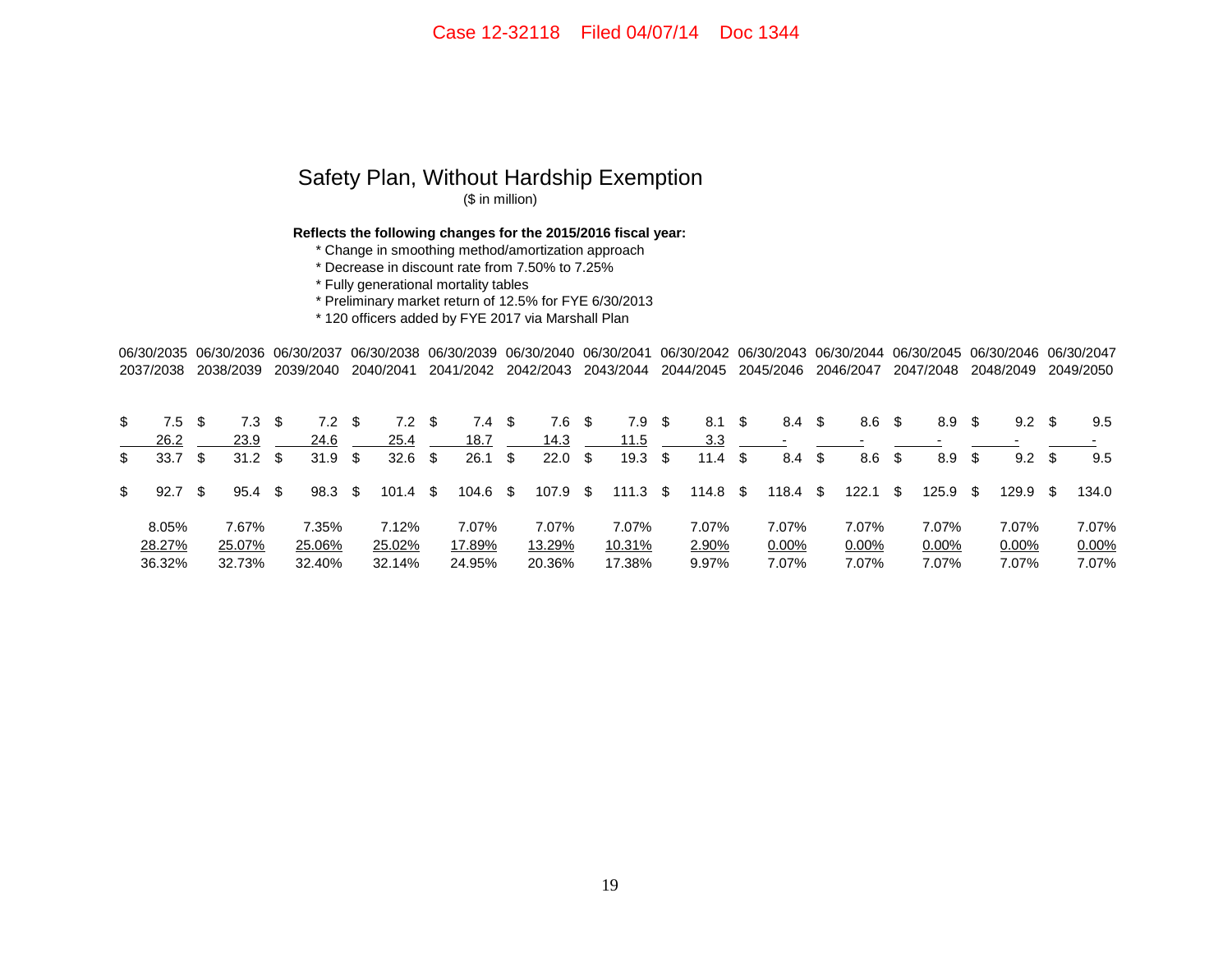#### Safety Plan, Without Hardship Exemption (\$ in million)

#### **Reflects the following changes for the 2015/2016 fiscal year:**

- \* Change in smoothing method/amortization approach
- \* Fully generational mortality tables
- \* Preliminary market return of 12.5% for FYE 6/30/2013

\* 120 officers added by FYE 2017 via Marshall Plan

| <b>Valuation Date</b>               |     | 06/30/2009 |     | 06/30/2010 |      | 06/30/2011 |      |        |      | 06/30/2012 06/30/2013 06/30/2014 06/30/2015 06/30/2016 06/30/2017 |     |           |      |                   |      |           |      |           |      |           |      |           |      | 06/30/2018 06/30/2019 06/30/2020 06/30/2021 |      |           |
|-------------------------------------|-----|------------|-----|------------|------|------------|------|--------|------|-------------------------------------------------------------------|-----|-----------|------|-------------------|------|-----------|------|-----------|------|-----------|------|-----------|------|---------------------------------------------|------|-----------|
| <b>Contribution for Fiscal Year</b> |     | 2011/2012  |     | 2012/2013  |      | 2013/2014  |      |        |      | 2014/2015 2015/2016                                               |     | 2016/2017 |      | 2017/2018         |      | 2018/2019 |      | 2019/2020 |      | 2020/2021 |      | 2021/2022 |      | 2022/2023                                   |      | 2023/2024 |
| Net Normal Cost                     |     | 13.1       |     | $12.5$ \$  |      | 11.7       | - SS | 10.7   | -SS  | 10.9                                                              | - S | $10.5-5$  |      | 10.7              | - \$ | 11.2      | - \$ | 11.7      | - \$ | 11.6      | - 35 | 11.4 S    |      | 11.2 <sup>5</sup>                           |      | 10.9      |
| Unfunded Contribution               |     | 5.7        |     | 6.7        |      | 7.5        |      | 9.6    |      | 13.3                                                              |     | 15.2      |      | 17.2              |      | 19.3      |      | 21.6      |      | 22.2      |      | 22.9      |      | 23.6                                        |      | 24.3      |
| Net Employer Contribution           | \$  | 18.8       | \$. | 19.2       | - \$ | 19.2       | - \$ | 20.3   | -SS  | 24.2                                                              | -\$ | 25.7      | - \$ | $27.9$ \$         |      | 30.6      | \$.  | 33.3      | \$.  | 33.8      | \$.  | 34.3      | - \$ | 34.8 <sup>5</sup>                           |      | 35.2      |
| <b>Projected Payroll</b>            | \$. | 64.5       | -S  | 60.3 \$    |      | 55.7       | - \$ | 49.5   | - \$ | 50.6                                                              | -96 | 51.7      | - \$ | $56.0 \text{ } $$ |      | 60.5      | - \$ | 65.1      | -\$  | 66.1      | - \$ | 67.1      |      | 68.1                                        | - \$ | 69.1      |
| Net Normal Cost %                   |     | 20.26%     |     | 20.67%     |      | 21.03%     |      | 21.68% |      | 21.47%                                                            |     | 20.33%    |      | 19.07%            |      | 18.56%    |      | 18.04%    |      | 17.54%    |      | 16.99%    |      | 16.45%                                      |      | 15.80%    |
| Unfunded Contribution %             |     | 8.84%      |     | 11.12%     |      | 13.51%     |      | 19.35% |      | 26.34%                                                            |     | 29.48%    |      | 30.76%            |      | 31.97%    |      | 33.13%    |      | 33.59%    |      | 34.09%    |      | 34.58%                                      |      | 35.11%    |
| Net Employer Contribution %         |     | 29.10%     |     | 31.79%     |      | 34.53%     |      | 41.03% |      | 47.81%                                                            |     | 49.81%    |      | 49.83%            |      | 50.53%    |      | 51.17%    |      | 51.13%    |      | 51.08%    |      | 51.02%                                      |      | 50.91%    |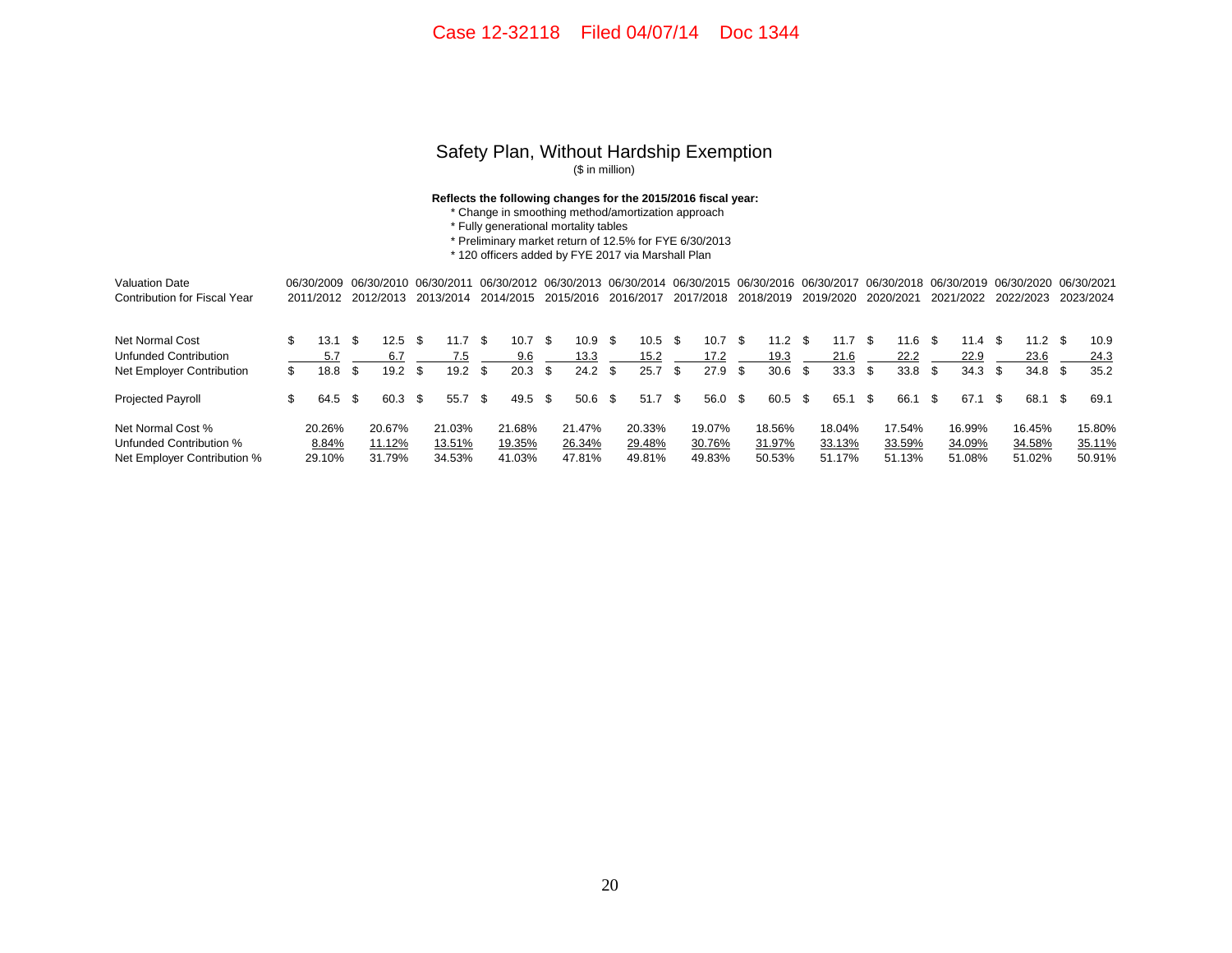# Safety Plan, Without Hardship Exemption

(\$ in million)

**Reflects the following changes for the 2015/2016 fiscal year:**

\* Change in smoothing method/amortization approach

\* Fully generational mortality tables

\* Preliminary market return of 12.5% for FYE 6/30/2013

\* 120 officers added by FYE 2017 via Marshall Plan

06/30/2022 06/30/2023 06/30/2024 06/30/2025 06/30/2026 06/30/2027 06/30/2028 06/30/2029 06/30/2030 06/30/2031 06/30/2032 06/30/2033 06/30/2034 2024/2025 2025/2026 2026/2027 2027/2028 2028/2029 2029/2030 2030/2031 2031/2032 2032/2033 2033/2034 2034/2035 2035/2036 2036/2037

| \$. | 10.6   |     | 10.2 <sub>1</sub> |      | 9.9 S     |     | 9.6    | - \$ | 9.2    | S    | 8.9    | S  | 8.6    | - \$ | $8.3\quad$ |      | 8.0     | - \$ | 7.6    |      | 7.4.   |      |           | 6.8    |
|-----|--------|-----|-------------------|------|-----------|-----|--------|------|--------|------|--------|----|--------|------|------------|------|---------|------|--------|------|--------|------|-----------|--------|
|     | 25.0   |     | 25.7              |      | 26.5      |     | 27.3   |      | 28.1   |      | 29.0   |    | 29.8   |      | 28.5       |      | 29.3    |      | 27.4   |      | 28.2   |      | 25.4      | 26.1   |
| \$  | 35.6   | -S  | 36.0              | \$   | 36.4      | -SS | 36.9   | - \$ | 37.3   | \$   | 37.9   | \$ | 38.4   | -\$  | 36.7       | - \$ | 37.3    | - \$ | 35.0   | - \$ | 35.5   | - \$ | $32.5$ \$ | 32.9   |
| \$  | 70.1   | \$. | 71.2              | - \$ | $72.4$ \$ |     | 73.7   | - \$ | 75.0   | - \$ | 76.6   | \$ | 78.2   | - \$ | 79.9 \$    |      | 81.8 \$ |      | 83.6   | - \$ | 85.7   | -SS  | 87.9 \$   | 90.2   |
|     | 15.14% |     | 14.39%            |      | 13.66%    |     | 12.99% |      | 12.27% |      | 11.61% |    | 10.96% |      | 10.33%     |      | 9.75%   |      | 9.13%  |      | 8.59%  |      | 8.05%     | 7.54%  |
|     | 35.64% |     | 36.16%            |      | 36.64%    |     | 37.07% |      | 37.49% |      | 37.83% |    | 38.16% |      | 35.63%     |      | 35.87%  |      | 32.71% |      | 32.87% |      | 28.89%    | 28.99% |
|     | 50.78% |     | 50.55%            |      | 50.30%    |     | 50.06% |      | 49.76% |      | 49.45% |    | 49.13% |      | 45.96%     |      | 45.62%  |      | 41.84% |      | 41.46% |      | 36.94%    | 36.54% |